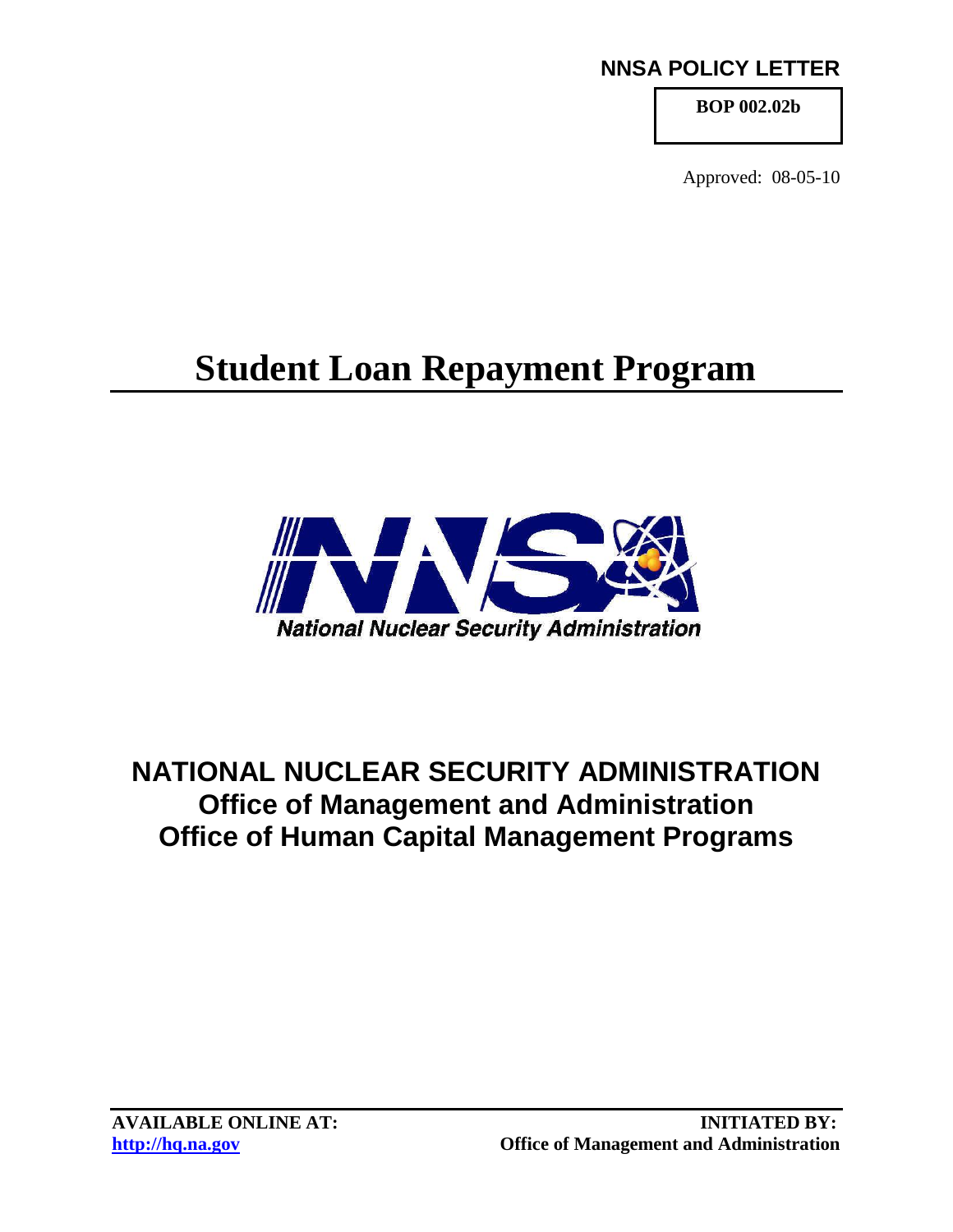This Page Intentionally Left Blank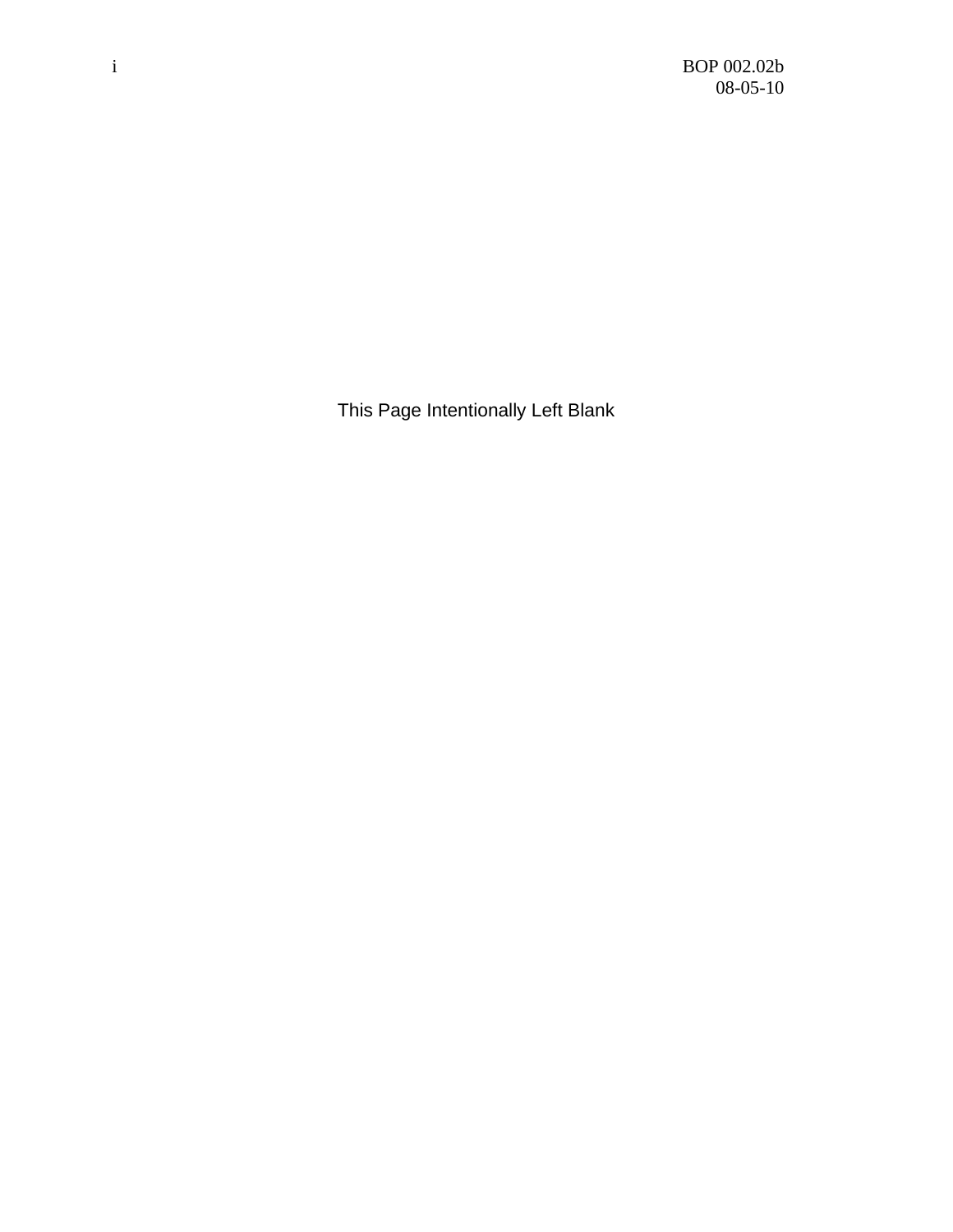# **Student Loan Repayment Program**

- 1. PURPOSE. To establish and implement a uniform incentive program for repayment of student loans, under the provisions of 5 U.S.C. 5379 and 5 CFR 537, as amended by the Floyd D. Spence National Defense Authorization Act for Fiscal Year 2001 (Public Law 106-398), and the Federal Employee Student Loan Assistance Act of 2003 (Public Law 108-123).
- 2. APPLICABILITY. This policy applies to all NNSA elements.
- 3. CANCELLATION. This BOP cancels BOP-002.02a, NNSA Student Loan Repayment Program, dated December 27, 2005.
- 4. POLICY. At the discretion of NNSA, the repayment of all or parts of "qualifying" student loans (as defined in Section 4.e., below) may be provided to recruit highly qualified candidates for initial Federal appointment to positions determined to be difficult to fill.

### 5. DEFINITIONS.

- a. Direct Student Loan Program. A loan authorized under Part C of Title 20, USC, Chapter 28, Subchapter 4, for which the U.S. Department of Education is the lender. Direct loans include Federal Direct PLUS loans and Federal Direct Stafford Loans.
- b. Federal Family Education Loan Program. A loan authorized under Part B of Title 20, USC, Chapter 28, Subchapter 4, insured by the U.S. Department of Education that is issued privately by a bank, credit union, or other participating lender.
- c. Loan Payment. The net payment made by NNSA to the holder of a student loan, following application of taxes and withholding to that gross amount.
- d. Non-qualifying Student Loan.
	- (1) Loans not made, insured, or guaranteed under Parts B, D, or E of Title IV of the Higher Education Act of 1965.
	- (2) Health education assistance loans not made or insured under Part A of Title VII of the Public Health Service Act, or under Part E of Title VIII of that Act.
	- (3) Previously repaid student loans.
	- (4) Future student loans accrued by an employee (i.e., any otherwise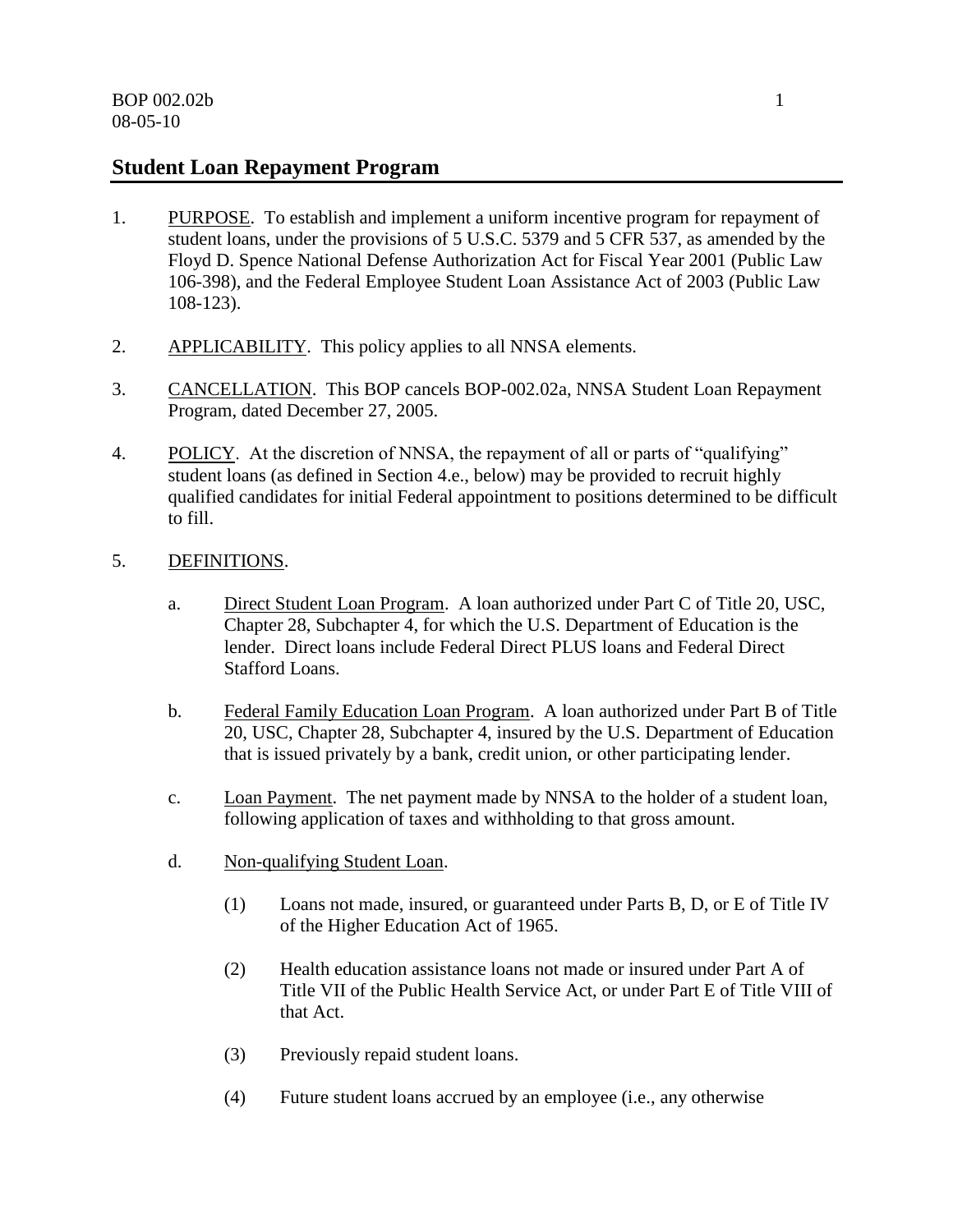qualifying student loan the eligible employee obtains subsequent to the service agreement being executed).

- (5) PLUS loans, which are loans borrowed by parents, for their children's benefit, to help pay education expenses for a dependent undergraduate student enrolled at least half time in an eligible program at an eligible school.
- e. Qualifying Degree/Major. Any degree or major provided that the loan is a Qualifying Student Loan (as defined below). A degree, diploma, or certificate need not have been awarded.
- f. Qualifying Student Loan.
	- (1) Outstanding loans made, insured, or guaranteed under Parts B, D, or E of Title IV of the Higher Education Act of 1965;
	- (2) Outstanding health education assistance loans made or insured under Part A of Title VII of the Public Health Service Act, or under Part E of Title VIII of that Act;
- g. Student Loan Repayment Benefit.
	- (1) Benefit provided to an employee in which NNSA repays (by direct payments to the loan holder on behalf of the employee) a qualifying student loan previously taken out by the employee.
	- (2) Student loan repayments are fully taxable. The nominal dollar value of a respective benefit is the gross amount, before income tax deductions and withholding.
	- (3) Student loan repayment benefits are not considered basic pay for any purpose.
- h. Subsidized Loan. A loan in which the U.S. Government pays the interest on the loan while the student is in school, during the grace period, and during periods of authorized deferment.
- i. Unsubsidized Loan. A loan for which the student is responsible for paying the interest accrued while the student is in school, during the grace period, and during the period of authorized deferment.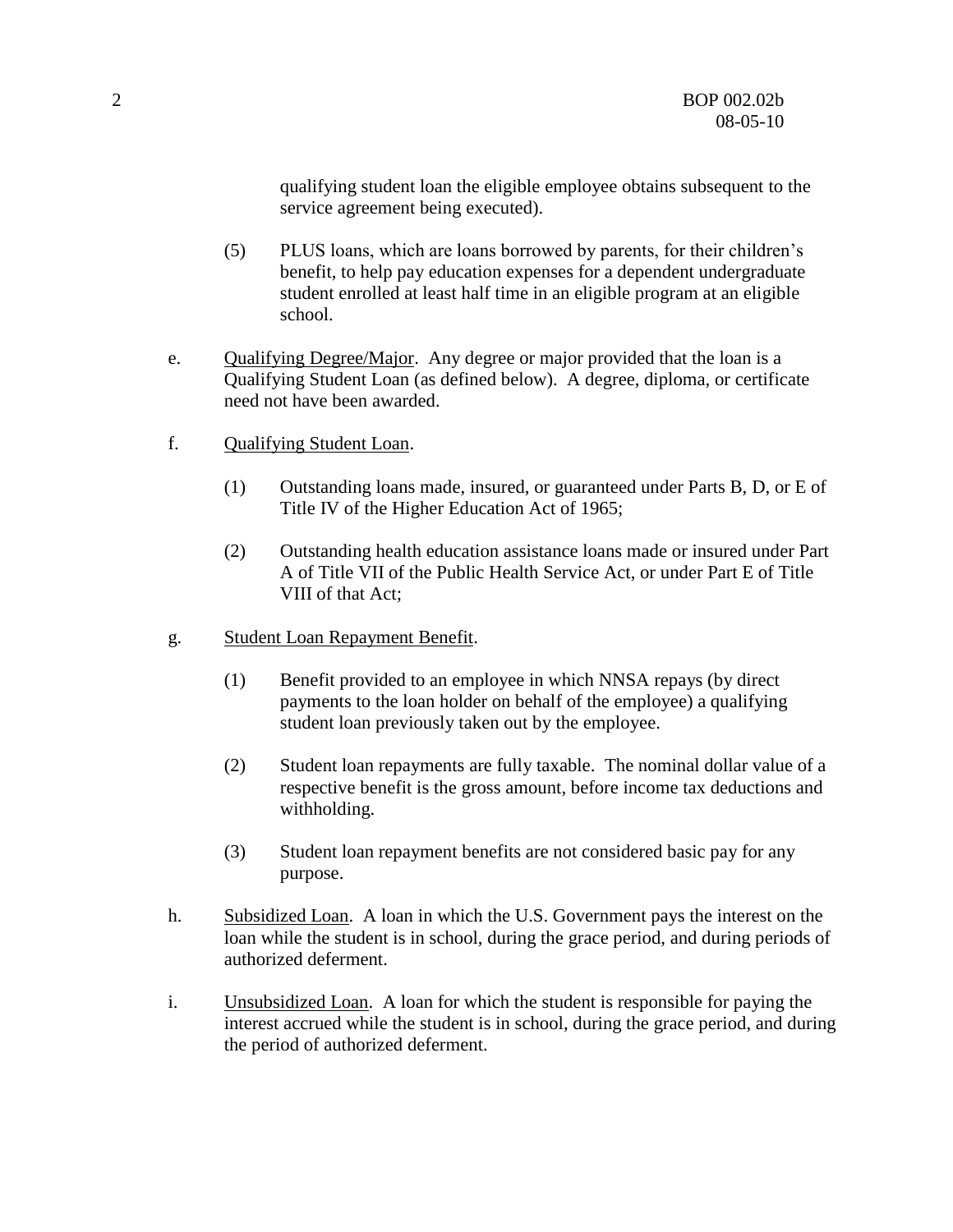### 5. ELIGIBILITY.

- a. NNSA Selectees for Federal Appointment: Individuals seeking initial Federal appointment who have been selected for:
	- (1) career or career-conditional appointments in the competitive service;
	- (2) appointments without time limitation in the excepted service;
	- (3) time-limited appointments in the competitive or excepted service of at least 3 years in duration; or
	- (4) appointments with eligibility for non-competitive conversion to the competitive service (e.g., Federal Career Intern Program, Student Career Experience Program, Presidential Management Fellow Program, Veterans Recruitment Appointment).
- b. Exclusions: Selectees who are current Federal employees are not eligible for an initial student loan repayment. Candidates who will serve under time-limited appointments of less than 3 years in duration and Schedule C appointees are excluded from receiving student loan repayments.
- 6. LOSS OF ELIGIBILITY. An employee receiving student loan repayment benefits becomes ineligible for continued NNSA-provided benefits when:
	- a. The recipient separates from NNSA.
	- b. The recipient does not maintain an acceptable level of performance, as indicated by an official rating of at least Fully Meets Expectations (i.e., a rating equivalent to "Level 3" or higher, as described in 5 CFR 430.208(d)).
	- c. The recipient violates a term or condition of the service agreement.

## 7. TERMS, LIMITATIONS, AND CONDITIONS.

- a. Requirement: Under 5 USC 5379(e) and 5 CFR 537.103(d), NNSA must establish criteria for selecting recipients of student loan repayment benefits that ensure fairness, equity, and that are consistent with the merit system principles enumerated in 5 USC 2301(b).
- b. Criteria for authorizing benefits: Before benefits can be authorized, two essential criteria must be met, which are as follows:
	- (1) A selectee must be determined to be highly qualified.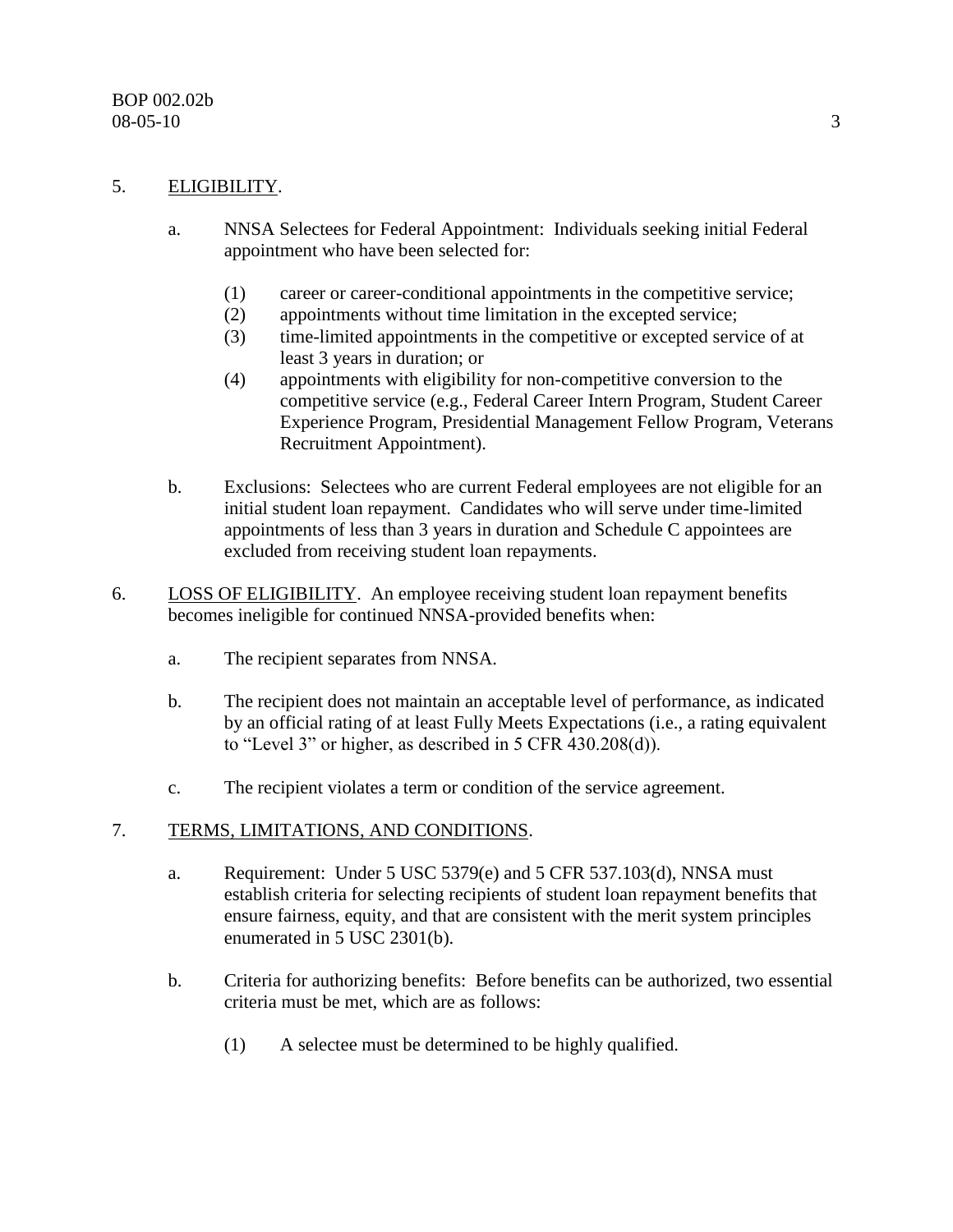(2) There must be a determination that without the benefit the agency would otherwise encounter difficulty in filling a position with a highly qualified individual.

These determinations must be made in writing. Attachment 1, the *Student Loan Repayment Request Form (Non-ERB Action)*, provides a template for making these written determinations.

- c. Benefit Amounts:
	- (1) Maximum benefits:
		- (a) \$10,000.00 per calendar year (before deduction of payroll taxes and income tax withholding);
		- (b) \$60,000.00 lifetime (before deduction of payroll taxes and income tax withholding).
	- (2) NNSA may not authorize any amount that exceeds the total amount of student loan indebtedness at the time NNSA and the candidate enter into a service agreement.
	- (3) In determining the amount of student loan repayment benefits, the requesting official must consider the availability of budgeted funds.
	- (4) Multiple job openings for identical positions may be covered by the same vacancy announcement. When this method of selection is used, in the interest of fairness and equity, all selected applicants should be offered the same dollar amount of student loan repayment benefits. The vacancy announcement should advertise the availability of the benefits and may state the monetary value of the benefits.
	- (5) When an eligible individual has outstanding loans for multiple degrees, repayment benefits should be first directed toward loans incurred to complete the principal job-related degree. Additional benefits may be directed toward loans incurred for the most recent post-secondary course of study that has conferred additional job-related or professional skills.
- d. Benefit Payment:
	- (1) At the appointee's request, and subject to the loan holder's approval, student loan repayment benefits are paid directly to lender/note holder as either an annual lump-sum payment, beginning no sooner than the first full pay period a service agreement is in force, and annually thereafter on the anniversary of the first lump-sum payment, or on a biweekly basis. The first payment will be made within 120 days of the effective date of the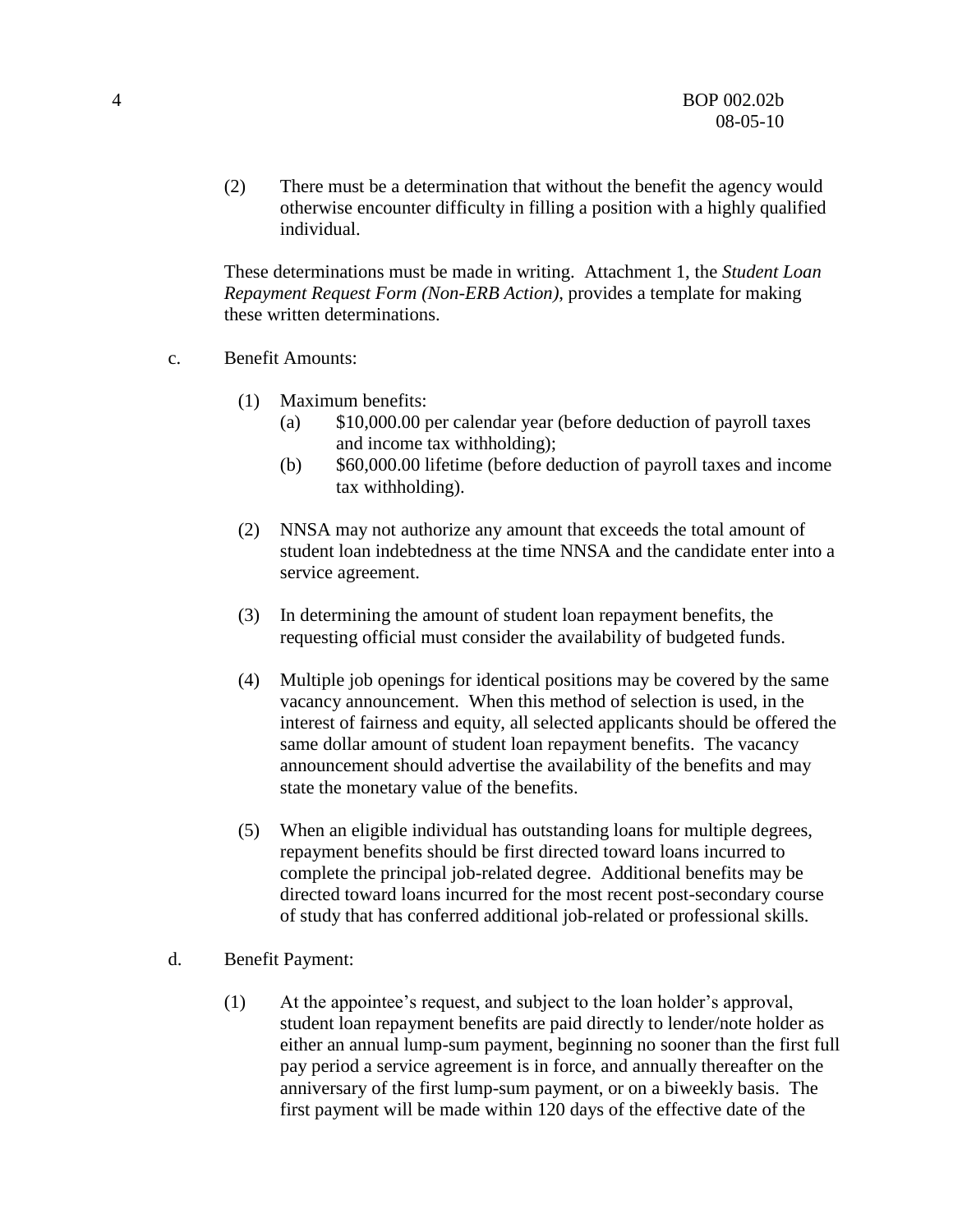appointment. When paid annually, taxes are deducted from the gross amount of the loan repayment and made as a net payment to the lender/note holder. When paid biweekly, taxes are withheld from the employee's gross pay.

- (2) If the benefit represents only a part of the recipient's financial obligation, he or she is responsible for the remainder of the debt.
- (3) If multiple loans are being repaid, each lender/note holder should generally be paid in the same manner, at the same time.
- (4) For all loans being repaid, the DOE Payroll Office should be provided with a copy of the service agreements and any other documentation required to process the payments.

**NOTE**: A single lender/note holder (e.g., Sallie Mae) may be servicing a number of different loans, both qualifying and non-qualifying, for a single individual. In such cases, the lender/note holder must be informed of the specific qualifying loans that are being paid and advised not to apply any payments to any nonqualifying loans.

- e. Annual Recertification: Prior to each 1-year anniversary following the effective date of the service agreement, or when a completed service agreement is extended on an annual basis, the requesting official must certify in writing that funds are available to pay for the next upcoming annual payment, or that sufficient funds still exist to continue paying the lender on a biweekly basis. (In NNSA, funds for student loan repayment are allocated from a budgetary device known as the "recruitment pay pool.") Prior to the 1-year anniversary, the Human Resources Consultant (HRC) ascertains and verifies the status of the student loan obligation, such as the loan's remaining balance, as well as whether or not it is in good standing or is in default. The recertification must be recorded by a personnel action in CHRIS (DOE's automated HR information and reporting system) for OPM reporting purposes. If the amount of the benefits will be reduced from the prior year or terminated, the employee, payroll office, and the lender/note holder must be informed at least 90 days before such a decision takes effect.
- f. Service Agreements:
	- (1) Recipients of an initial student loan repayment incentive must sign a 3 year service agreement. The service agreement is the contractual instrument through which NNSA, an agent of the Government, and a recipient mutually agree to certain terms, limitations, and conditions on the repayment of qualifying loans. Attachment 4 is the required service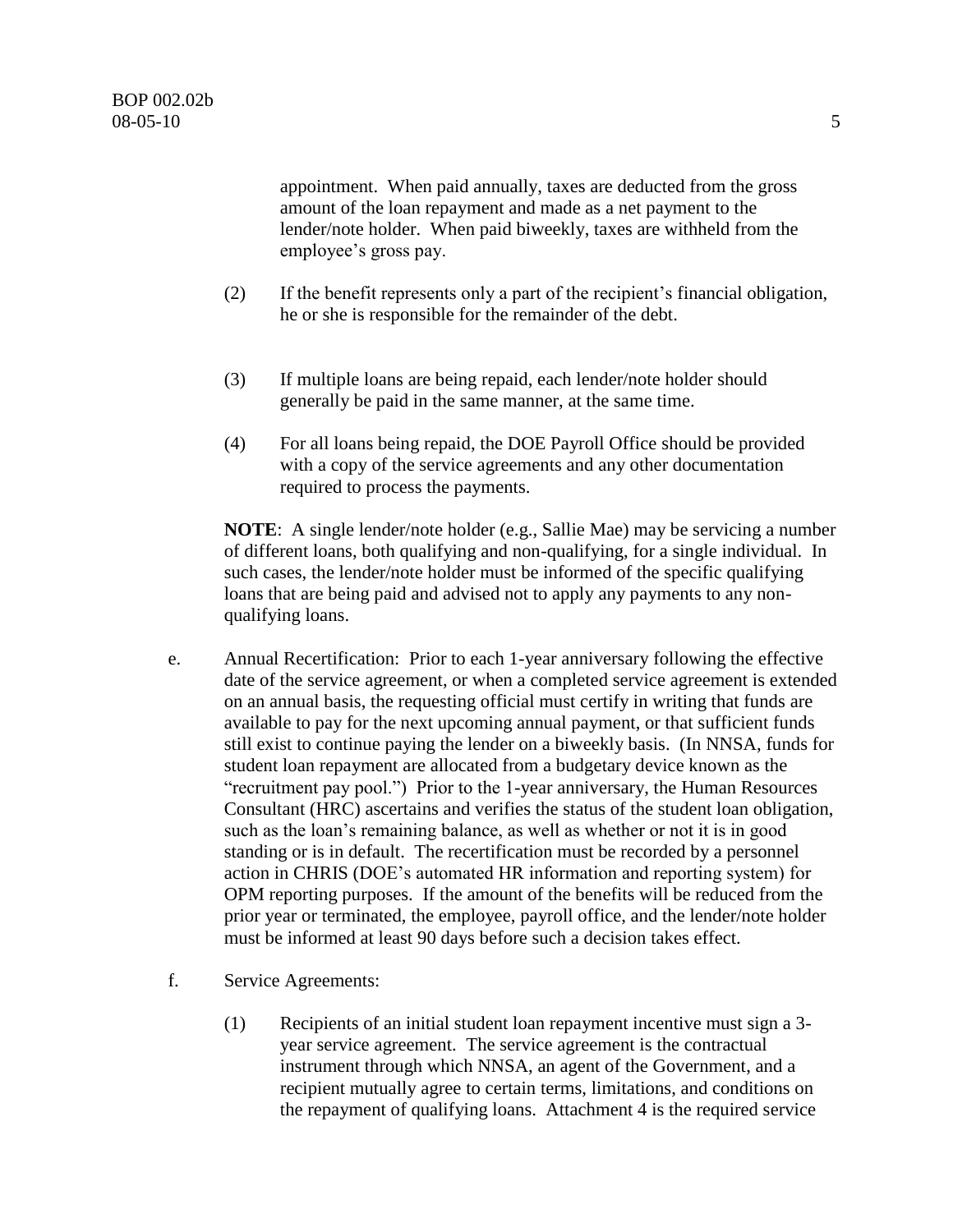agreement template. The service agreement must be signed no later than the date an employee enters on duty in the position to which he or she was appointed. The service agreement becomes effective, and the obligatory service period begins, the first day of the employee's service in the position, even though actual loan disbursements are not likely until after entrance on duty. It is, therefore, the employee's responsibility to continue making regular payments to the lender according to the terms of the loan agreement, though NNSA will be submitting separate payments to the lender to resolve part or all of the employee's indebtedness.

- (2) Recipients who have completed the initial 3-year service agreement may have student loan repayment benefits extended until the lifetime benefit amount is exhausted, or for 6 years, whichever comes first. When the payment is made through a one-time annual lump-sum payment, a 1-year service agreement must be signed.
- (3) Periods of leave without pay (LWOP) do not count toward completion of the required service agreement period. The service agreement completion date will be extended by the amount of time spent in LWOP pay status, unless the period of LWOP coincides with a call-up to duty in a uniformed service, or due to a compensable injury (see 5 CFR 353.107). During periods of any type of LWOP, payments to the lending institution will continue unless NNSA is notified by the lender that the loan(s) have entered a period of deferment, or the employee requests that NNSA discontinue making payments to the lender during the period of non-pay status.
- g. Employee Reimbursement Requirements:
	- (1) An employee who voluntarily separates from Federal service before completing the service agreement period must reimburse NNSA for the gross amount of all student loan repayment benefits paid by NNSA on the employee's behalf.
	- (2) An employee who is involuntary separated from Federal service before completing the service agreement for reasons other than misconduct, unacceptable performance, or a negative suitability determination under 5 CFR part 731 (e.g., a reduction-in-force (RIF) separation) is not required to reimburse NNSA for student loan repayment disbursements.
	- (3) An employee who is voluntarily reassigned or promoted to a position in another DOE element, or transfers to a position at another Federal agency, before the expiration of the service agreement, is not required to reimburse NNSA for prior student loan repayments made to the employee's lender.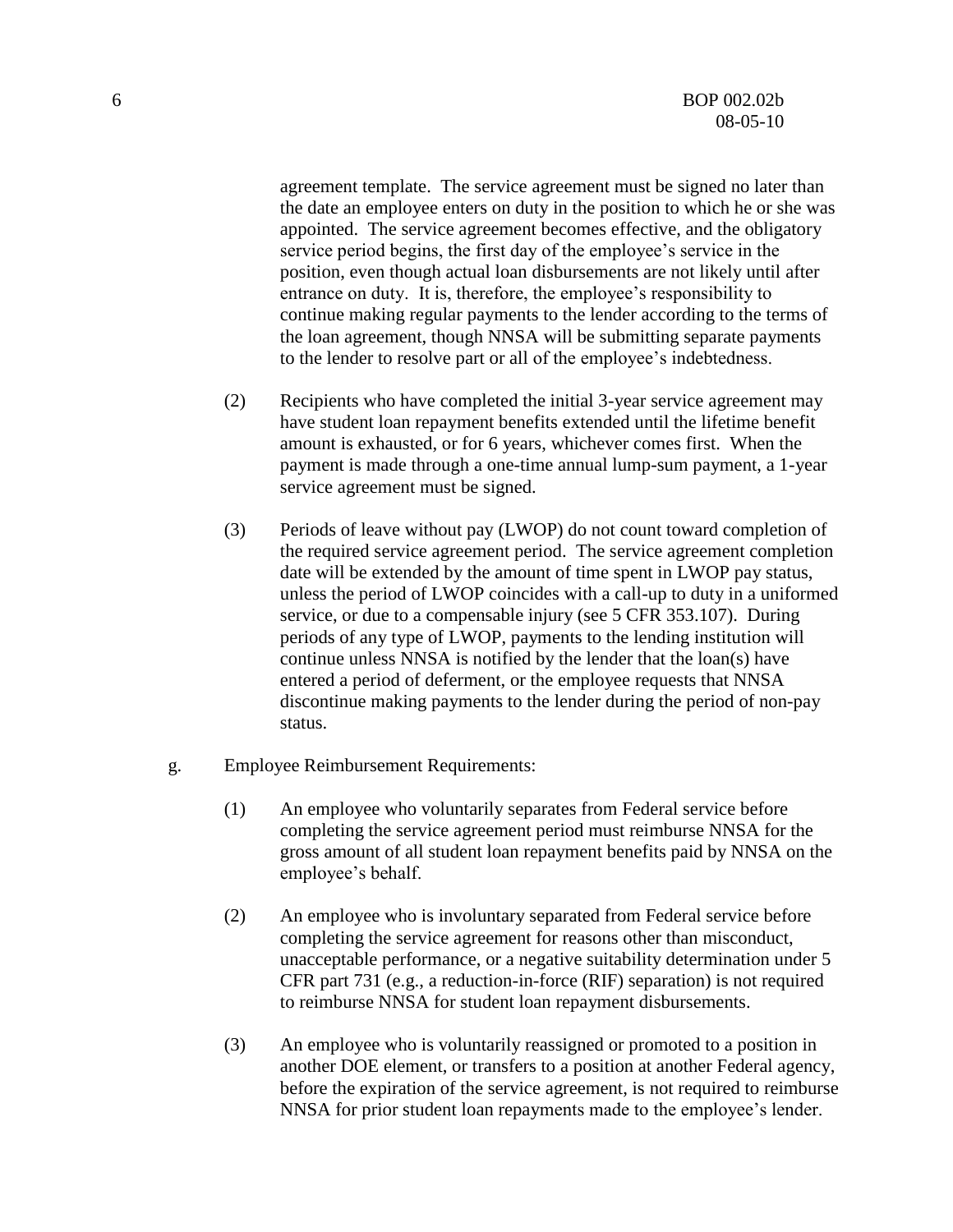NNSA will not, however, make any future payments to the employee's lender.

- (4) An employee who changes positions within NNSA, through promotion, reassignment, or reduction in grade, will continue to receive scheduled student loan repayment benefits provided the new organization has the funding available to continue payment of those benefits.
- (5) An employee who is reassigned to another NNSA position within the same commuting area at management's direction, or as a result of a RIF displacement action, RIF assignment, or through the exercise of a career transition assistance plan (CTAP) placement, will continue to have their student loan repayments made by NNSA, with the existing service agreement continuing in force, provided NNSA has adequate funds in the pay pool to support continuation of loan repayments. Similarly, an employee who is reassigned to another NNSA position in another geographic location at the direction of management will continue to have their student loan repayments made by NNSA, with the original service agreement remaining in force.
- (6) An employee who is reassigned to another position in DOE at management's direction, or through CTAP, prior to the completion of a service period is not required to reimburse NNSA for student loan repayments already made on the employee's behalf. NNSA will not, however, make any future payments to the employee's lender.
- (7) An employee whose benefits are extended annually beyond the initial 3 year service agreement period, but who voluntarily separates from Federal service before a year of service is completed, must reimburse NNSA for the gross amount of any NNSA payments made during that annual extension period.
- (8) Reimbursement to NNSA may be wholly or partially waived when it is determined that recovery would not be in the public interest, or would be against equity and good conscience. In making this determination, consistency, fairness, and the cost to the taxpayer of recovering monies owed to the Government are taken into account. Examples include, but are not necessarily limited to, when a recipient is separated because of death, or disability retirement, or is unable to continue working because of disability (evidenced by acceptable medical documentation).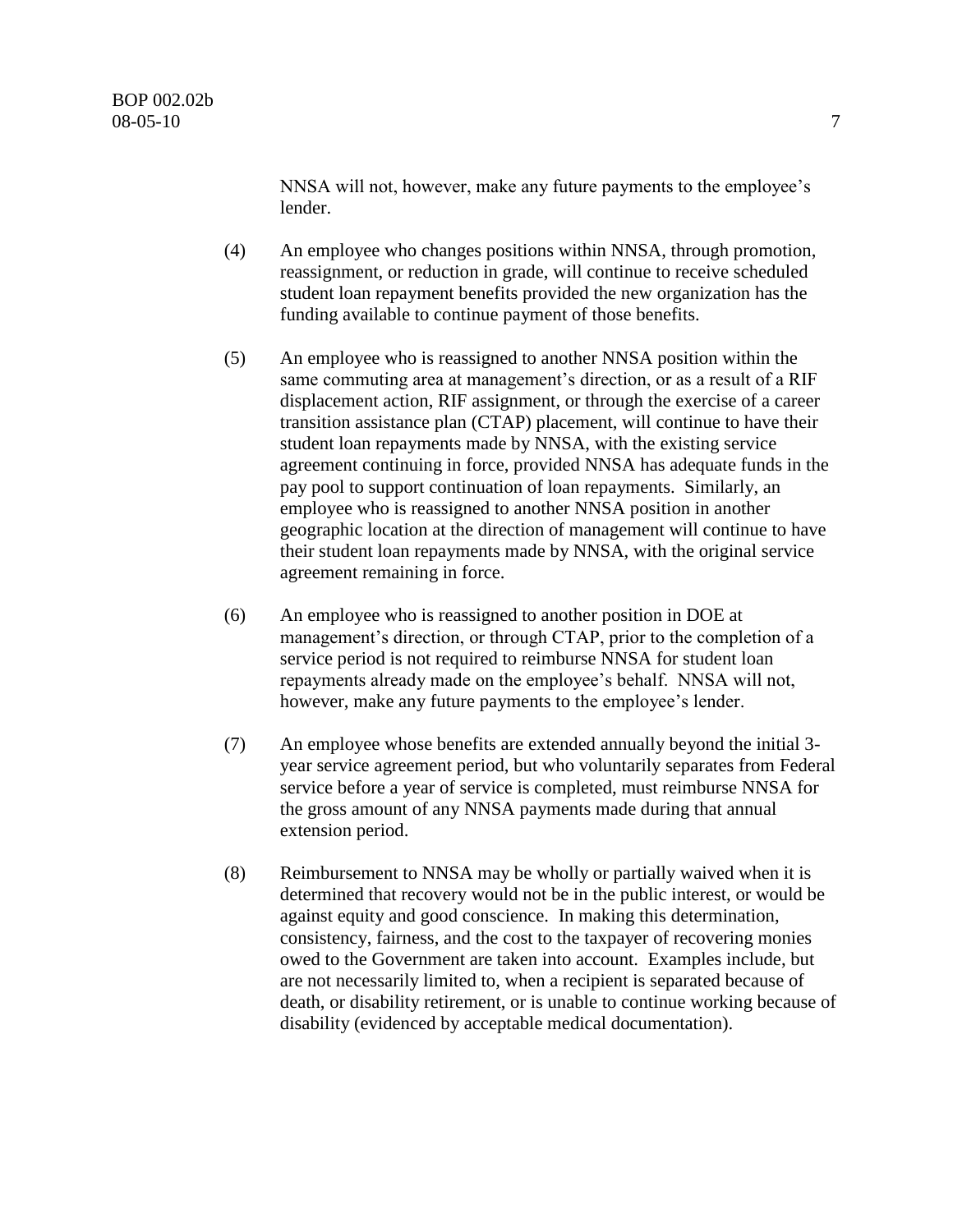- h. Reduction in Funding:
	- (1) Whenever NNSA's funding situation requires a reduction in the budget allocation for the applicable organization's Recruitment Pay Pool, preexisting student loan repayment arrangements will be supported before new ones are authorized.
	- (2) When the total amount for existing student loan repayment commitments cannot be supported in a given fiscal year for a given pay pool, available funding will be awarded proportionally, based upon the percentage each repayment benefit represented relative to the pay pool's original funding level.
- i. Records and Reports:
	- (1) A record of each student loan repayment determination must be maintained for review upon request by OPM. The records may be destroyed 3 years after the end of the required service obligation.
	- (2) To implement 5 CFR 537.110 by March 31 of each year, NNSA must submit the following information to the DOE Office of Human Capital Management:
		- (a) The number of employees who received benefits;
		- (b) The job series and title of employees who received benefits; and
		- (c) The annual cost to NNSA of those benefits for all recipients.

### 8. RESPONSIBILITIES.

- a. NNSA Administrator.
	- (1) Exercises authority granted under Title 32 of the National Defense Authorization Act for Fiscal Year 2000, Public Law 106-65 (*NNSA Act)* as subsequently amended.
	- (2) Ensures that the provisions of 5 USC 5379 and 5 CFR Part 537 are properly administered within NNSA, and that NNSA job candidates, selectees, and appointees are informed of relevant provisions.
	- (3) Approves student loan repayment requests for eligible SES, SL, ST, EK, EJ, and EN candidates with a basic rate of pay above GS-15, Step 10, equivalency, consistent with recommendations of applicable Executive Resources Board(s).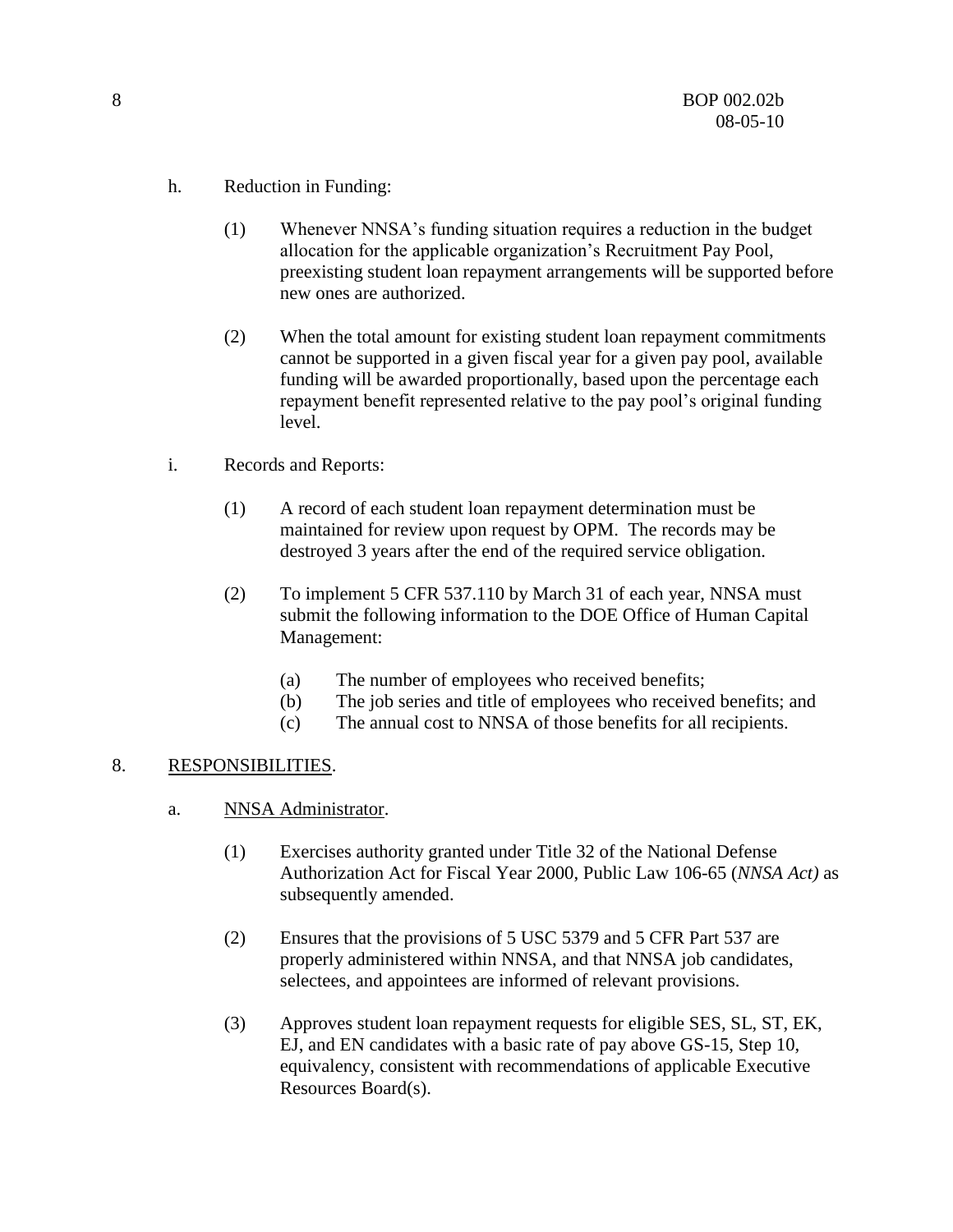- b. NNSA Associate Administrator for Management and Administration (NA-60). Approves or disapproves requests to use the student loan repayment incentive in conjunction with other incentives, such as a recruitment incentive or retention incentive.
- c. Director of Office of Human Capital Management Programs (NA-64).
	- (1) Develops policies and procedures for the implementation of the provisions of 5 USC 5379 and 5 CFR Part 537.
	- (2) When a repayment waiver is determined appropriate, prepares a memorandum to the NNSA Chief Financial Officer (CFO) requesting that the Federal debt not be collected under the provisions of  $5 \text{ USC } 5379(c)(3)$ and 5 CFR 537.109(e).
- d. Director of Office of Human Capital Management Services (OCHMS)/Director of Management and Administration in NA-30/Director of Executive Resources and Office of the Administrator Services Division (NA-642).
	- (1) Reviews for adequacy and completeness, as well as for statutory, regulatory and policy compliance, student loan repayment incentive requests and signs Attachment 1.
	- (2) Forwards requests for approval to respective Pay Pool Managers, or to NA-60 when called for.
	- (3) Maintains copies of all requests, signed approvals and concurrences, and all other associated documentation.
- e. Human Resources Consultants.
	- (1) Provides technical advice and assistance to the requesting official.
	- (2) Verifies the status of each loan, including any obligation the employee may have, and discusses the terms and amount of the outstanding obligation(s) with the requesting official.
	- (3) Reviews for completeness, as well as for statutory, regulatory, and policy compliance, student loan repayment incentive requests and signs the SF-52, Request for Personnel Action, and Attachment 1.
	- (4) Forwards approvable requests to the Director of OHCMS, the Director of Management and Administration in NA-30, or the Director of Executive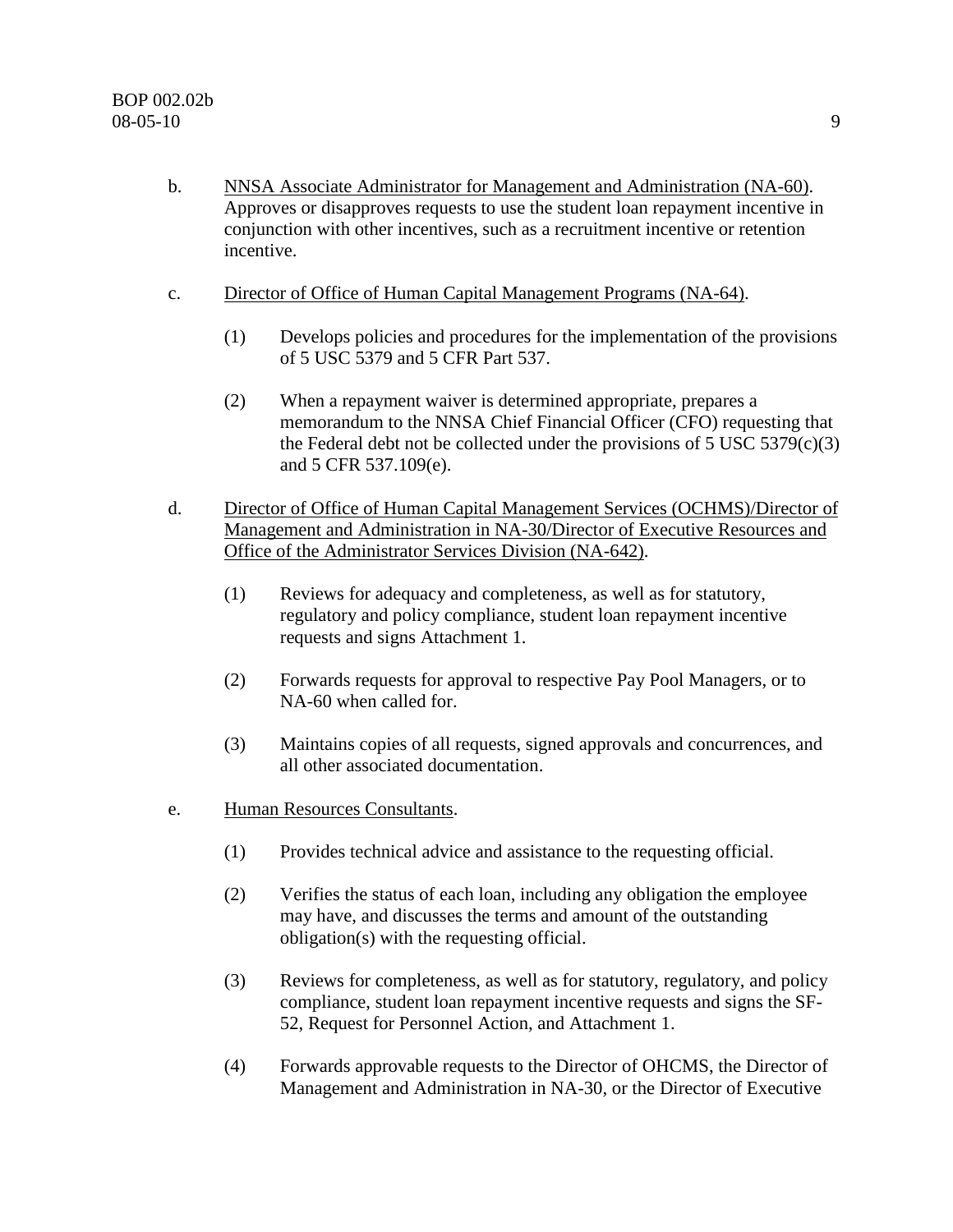Resources and Office of the Administrator Services Division, as appropriate.

- (5) Processes respective student loan repayment actions with the appropriate 817 nature of action code for OPM tracking purposes.
- (6) Verifies the DOE Payroll Office has the documents required to effectuate the payments to the loan/note holder and to ensure proper gross wage compensation, payroll taxes, and income tax withholding.
- f. Requesting Officials.
	- (1) Discuss possible use of the student loan repayment authority with servicing HRCs.
	- (2) Complete and forward to HRCs student loan repayment request forms with written justifications and SF-52s, including concurrence signatures.
	- (3) Works with the servicing HRC to verify that sufficient information is obtained from the applicant necessary to verify the status of each loan and the amount of the financial obligation.
- g. Pay Pool Manager (i.e., Site Office Manager, Laboratory Field Office Manager for Naval Reactors, Headquarters Component Head, and the Service Center Director). Approves or disapproves given student loan repayment requests.

**NOTE**: Site Office Managers who function as Pay Pool Managers must be receive concurrence from the head of NA-17; the Laboratory Field Office Manager for Naval Reactors must receive concurrence from the head of NA-30, or designee.

## 9. ADMINISTRATIVE PROCEDURES AND PROCESS WORKFLOW.

- a. The requesting official and the servicing HRC determine whether a student loan repayment incentive would be appropriate for the recruitment situation.
- b. When a student loan repayment incentive is determined appropriate, the requesting official prepares a student loan repayment request form (Attachment 1), a written justification, and an SF-52, *Request for Personnel Action*. The requesting official signs the SF-52, obtaining concurrence signatures from the next higher-level manager, and the designated Pay Administrator for the applicable pay pool, signifying that funds are available.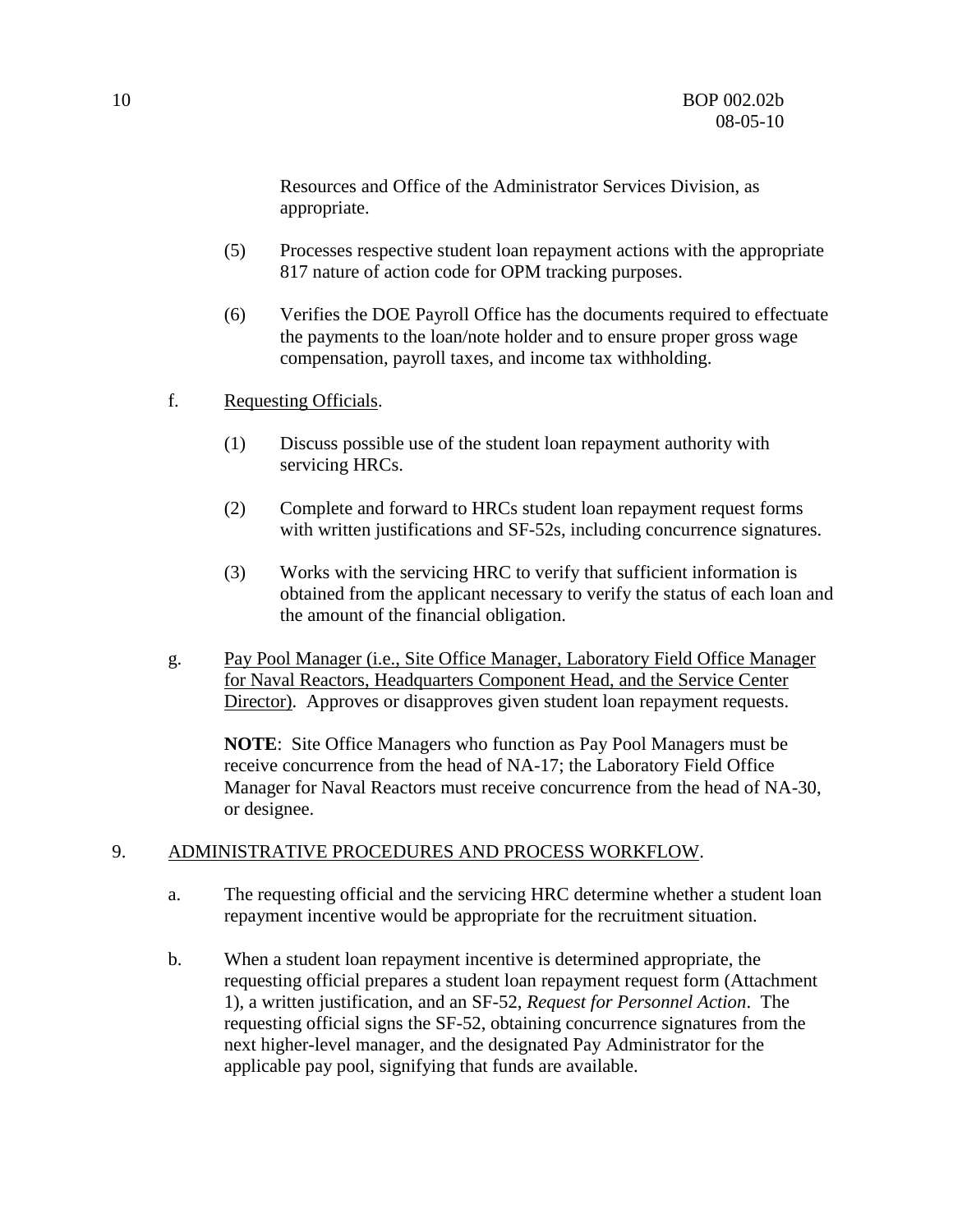- c. The HRC obtains information from the candidate sufficient to verify the status of each qualifying loan, repayment terms, due dates, balance amounts, and loan expiration dates.
- d. The servicing HRC reviews the package for compliance and completeness, signs it, and then forwards it for review by the Director of OHCMS, the Director of Management and Administration in NA-30, or the Director of Executive Resources and Office of the Administrator Services Division (NA-642), as appropriate.
- e. Upon satisfactory review, the Director of OHCMS, the Director of Management and Administration in NA-30, or the NA-642 Director, as appropriate, signs both the request form, signifying their approval recommendation; the respective NNSA/DOE ERB recommends approval in the case of an ERB-subject action.
- f. The respective Pay Pool Manager approves or denies the given request for the student loan repayment benefit in the case of an NNSA pay-banded position, or an excepted service position not subject to ERB action.
- g. Student loan repayments requests for eligible SES, SL, ST, EK, EJ, and EN with a basic rate above GS-15, Step 10 must follow the approval procedures described in the appropriate Executive Resources Board charter, which generally requires approval of the respective NNSA or DOE ERB, and the NNSA Administrator.
- h. When the intention of the requesting official is to give a job applicant for a position not subject to an ERB both a student loan repayment benefit and a recruitment incentive, final approve must be given by NA-60.

### 10. REFERENCES.

- a. 5 USC 5379, as amended by Public Law 106-398 and Public law 108-123
- b. 5 CFR Part 537
- c. DOE Order 332.1B (Pay and Leave Administration and Hours of Duty), Chapter 1 (Student Loan Repayment Plan)
- d. OPM Federal Student Loan Repayment Program Fact Sheet web page (including linked references) [\(http://www.opm.gov/oca/pay/StudentLoan/\)](http://www.opm.gov/oca/pay/StudentLoan/)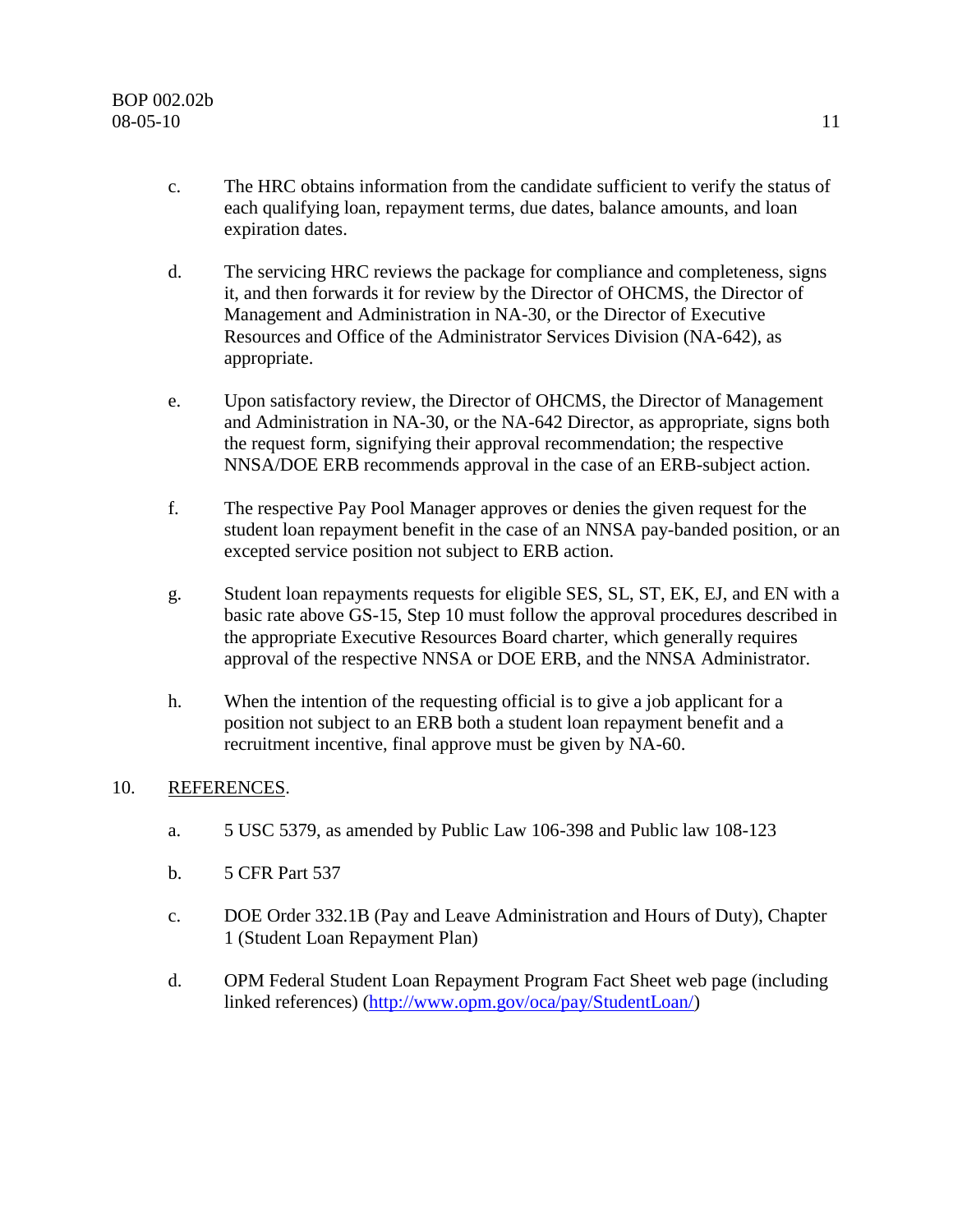11. POINT OF CONTACT. Director, Office of Human Capital Management Programs (NA-64).

BY ORDER OF THE ADMINISTRATOR:

 $\mathbf{I}$ 

Gerald L. Talbot, Jr. Associate Administrator for Management and Administration

Attachments:

- 1. Student Loan Repayment Request Form (Non-ERB Action)
- 2. Student Loan Repayment Checklist New Employee
- 3. Student Loan Repayment Checklist- Recertification
- 4. Student Loan Repayment Program Service Agreement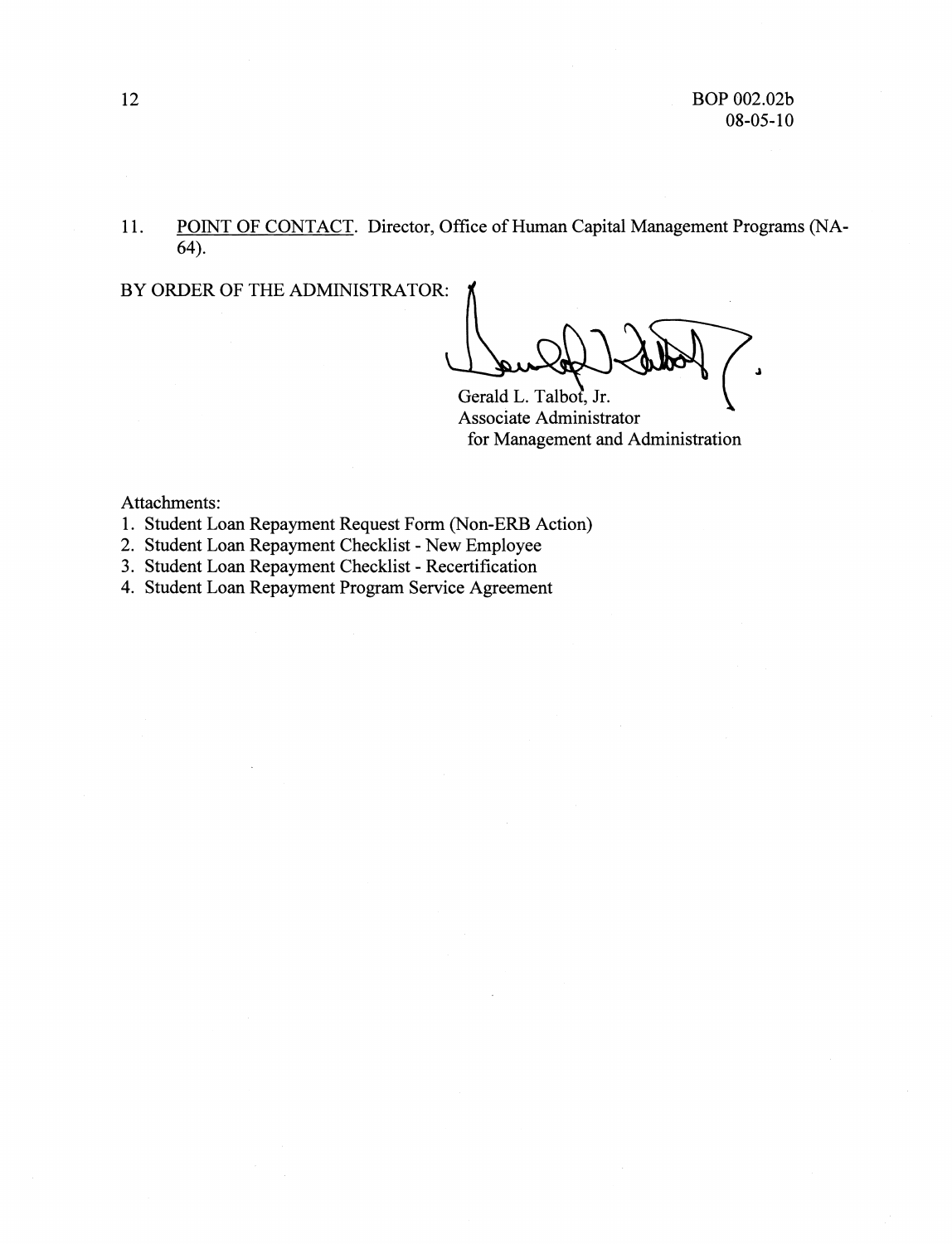# **ATTACHMENT 1**

# **Student Loan Repayment Request Form (Non-ERB Action)**

| Type of Request:                                                                                                                                                                                                              | $\Box$ Initial Request | □ Annual Recertification                                                         |      |
|-------------------------------------------------------------------------------------------------------------------------------------------------------------------------------------------------------------------------------|------------------------|----------------------------------------------------------------------------------|------|
|                                                                                                                                                                                                                               |                        |                                                                                  |      |
|                                                                                                                                                                                                                               |                        | Position Title/Series/Grade (Career Path/Pay Band): ____________________________ |      |
| Position Location: University of the Contract of the Contract of the Contract of the Contract of the Contract of the Contract of the Contract of the Contract of the Contract of the Contract of the Contract of the Contract |                        |                                                                                  |      |
| Justification Attached: □ Yes □ No                                                                                                                                                                                            |                        | SF-52 Attached: $\Box$ Yes $\Box$ No                                             |      |
| Service Agreement Attached: □ Yes                                                                                                                                                                                             | $\Box$ No              |                                                                                  |      |
|                                                                                                                                                                                                                               |                        | Requesting Official (Name and Title)                                             |      |
|                                                                                                                                                                                                                               | Signature              |                                                                                  | Date |
|                                                                                                                                                                                                                               |                        | Requesting Official's Supervisor (Name and Title)                                |      |
|                                                                                                                                                                                                                               | Signature              |                                                                                  | Date |
| Funds are available<br>Funds are not available                                                                                                                                                                                | $\mathbf{L}$<br>П      |                                                                                  |      |
|                                                                                                                                                                                                                               |                        | Pay Administrator                                                                | Date |
| Complies with regulation/policy; is complete<br>Does not comply with regulation/policy; is not complete<br>Is a shortage-category position                                                                                    |                        | $\mathbf{L}$<br>$\mathbf{1}$<br>П                                                |      |

**Servicing Human Resources Consultant Date**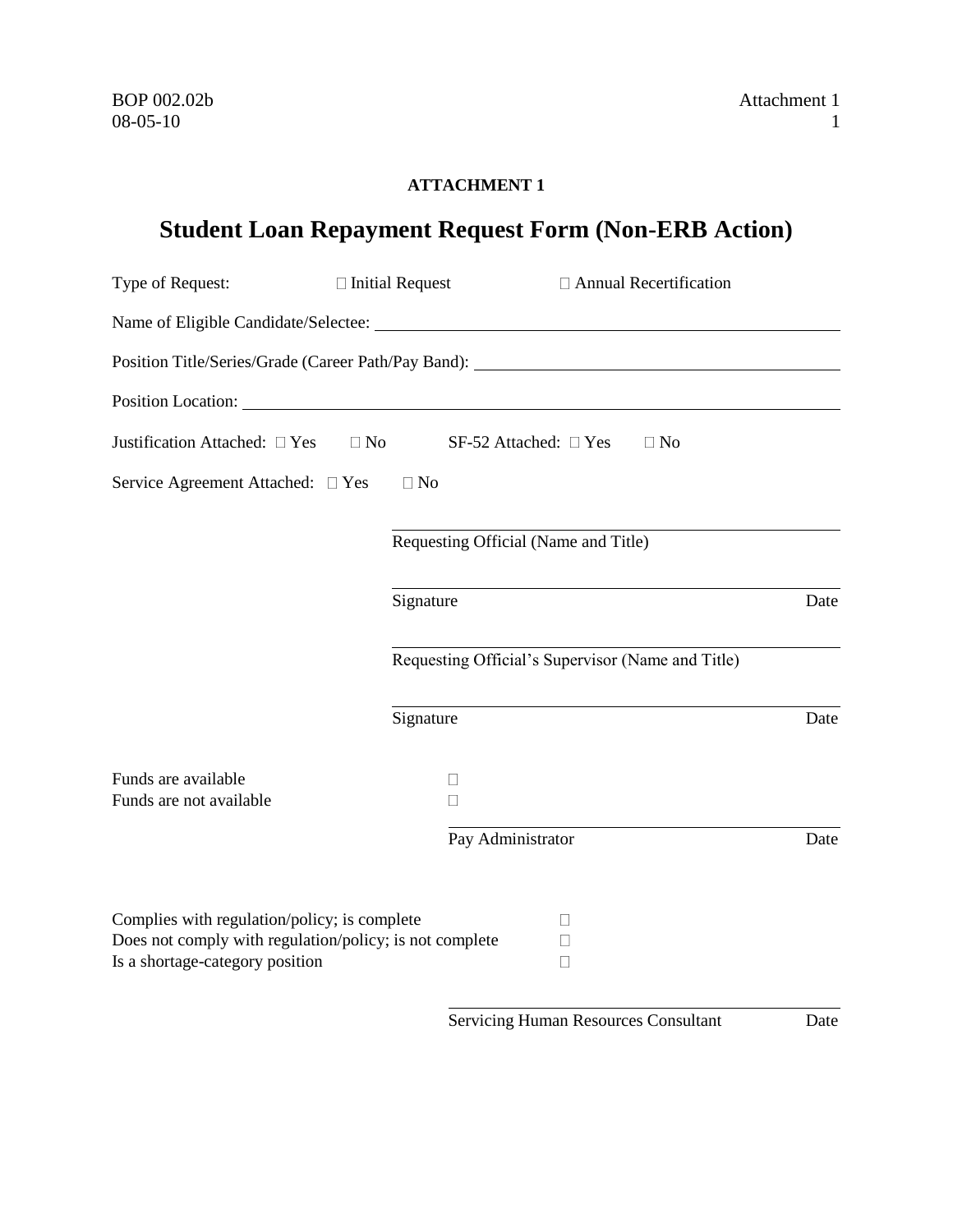Attachment 1 BOP 002.02b

| Complies with regulation/policy; is complete            |  |
|---------------------------------------------------------|--|
| Does not comply with regulation/policy; is not complete |  |

Directors OHCMS, NA-30 M&A, or NA-642 Date

Request Approved  $\Box$ 

Request Disapproved  $\Box$ 

Pay Pool Manager Date

*- or -*

Candidate approved for an additional recruitment incentive

Request Approved  $\Box$ 

Request Disapproved  $\Box$ 

Associate Administrator for Management and Administration Date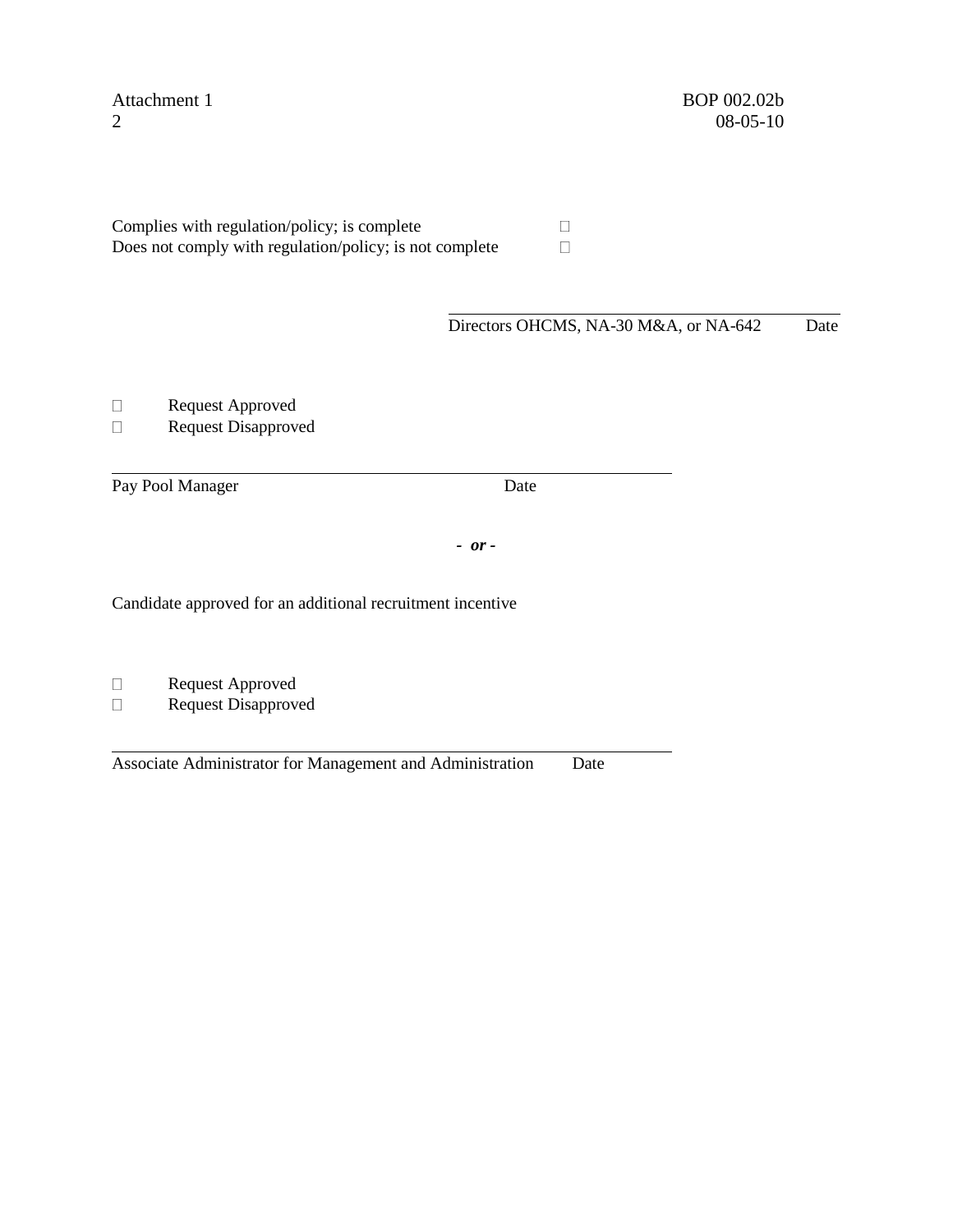# **ATTACHMENT 2**

# **Student Loan Repayment Request Checklist**

|    | 1. Position Title:                                                                                                                                                                                              |                      |  |  |  |
|----|-----------------------------------------------------------------------------------------------------------------------------------------------------------------------------------------------------------------|----------------------|--|--|--|
| 2. | Career Path-Series-Pay Band (Salary)/Pay Plan-Series-Grade/Step (Salary): __________________________                                                                                                            |                      |  |  |  |
| 3. | Gross annual amount of student loan repayment benefits: _________________________                                                                                                                               |                      |  |  |  |
| 4. | Duration of student loan repayment benefits: ___________________________________                                                                                                                                |                      |  |  |  |
| 5. | Will the selectee be serving under a Schedule C appointment?                                                                                                                                                    | $\Box$ Yes $\Box$ No |  |  |  |
| 6. | Does the written determination support the conclusion that in the absence<br>of student loan repayment benefits, NNSA would encounter difficulty in<br>filling the position?                                    | $\Box$ Yes $\Box$ No |  |  |  |
|    | Does the written determination consider one or more of the following factors?<br>a.                                                                                                                             |                      |  |  |  |
|    | (1) Success of recent efforts to recruit candidates for similar positions,<br>as indicated by offer acceptance rates, proportion of positions filled,<br>and length of time required to fill similar positions. | $\Box$ Yes $\Box$ No |  |  |  |
|    | (2) Recent turnover in similar positions.                                                                                                                                                                       | $\Box$ Yes $\Box$ No |  |  |  |
|    | (3) Labor market factors that may affect NNSA's ability to recruit<br>candidates for similar positions now or in the future.                                                                                    | $\Box$ Yes $\Box$ No |  |  |  |
|    | Special qualifications needed for the position.<br>(4)                                                                                                                                                          | $\Box$ Yes $\Box$ No |  |  |  |
|    | (5) Other (Specify if Yes).                                                                                                                                                                                     | $\Box$ Yes $\Box$ No |  |  |  |
|    | Does the written determination include an explanation of how the<br>b.<br>student loan repayment benefit amount was derived?                                                                                    | $\Box$ Yes $\Box$ No |  |  |  |

Human Resources Consultant (Print) Signature Date

\_\_\_\_\_\_\_\_\_\_\_\_\_\_\_\_\_\_\_\_\_\_\_\_\_\_\_\_\_\_\_\_\_\_\_\_\_\_\_\_\_\_\_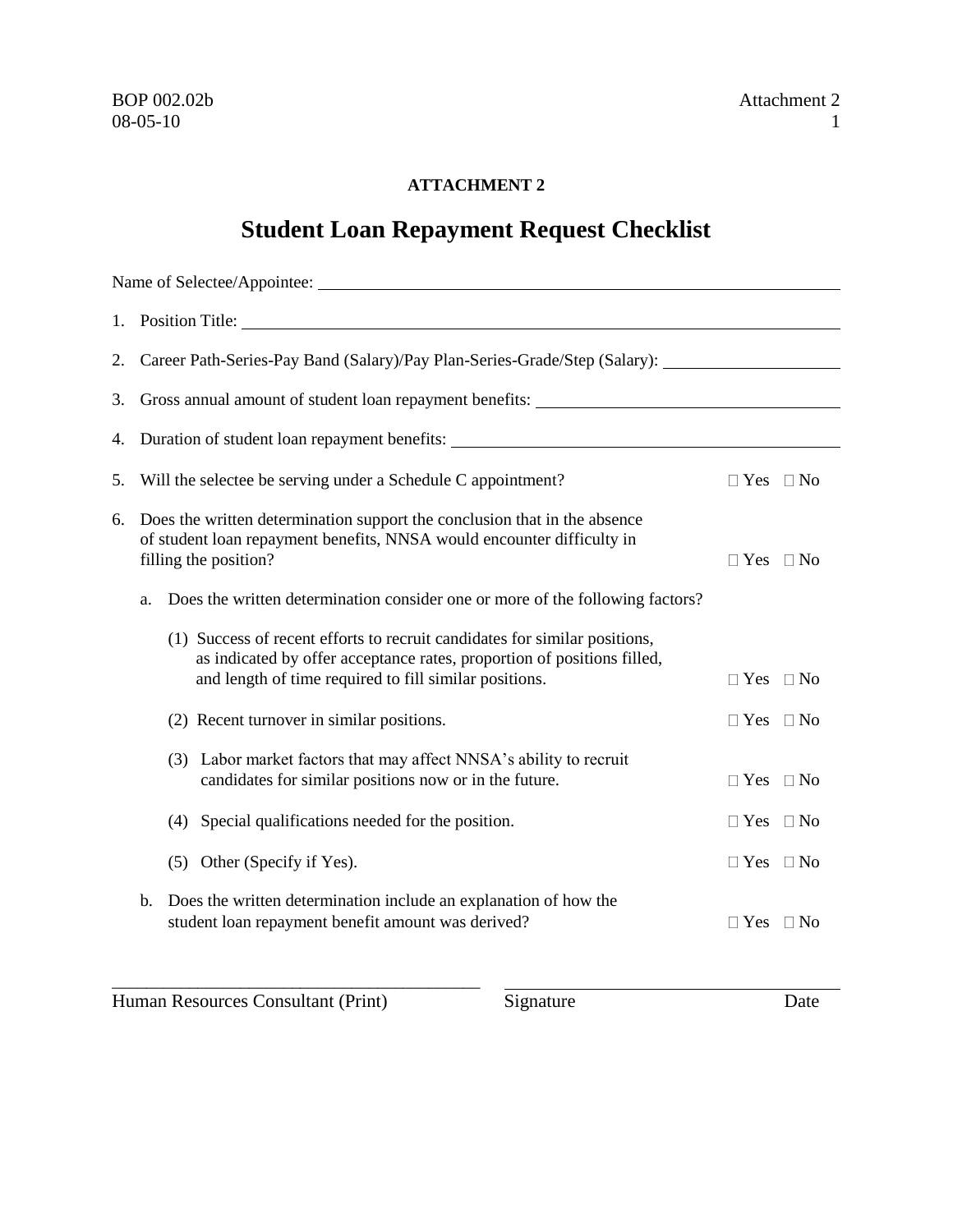This Page Intentionally Left Blank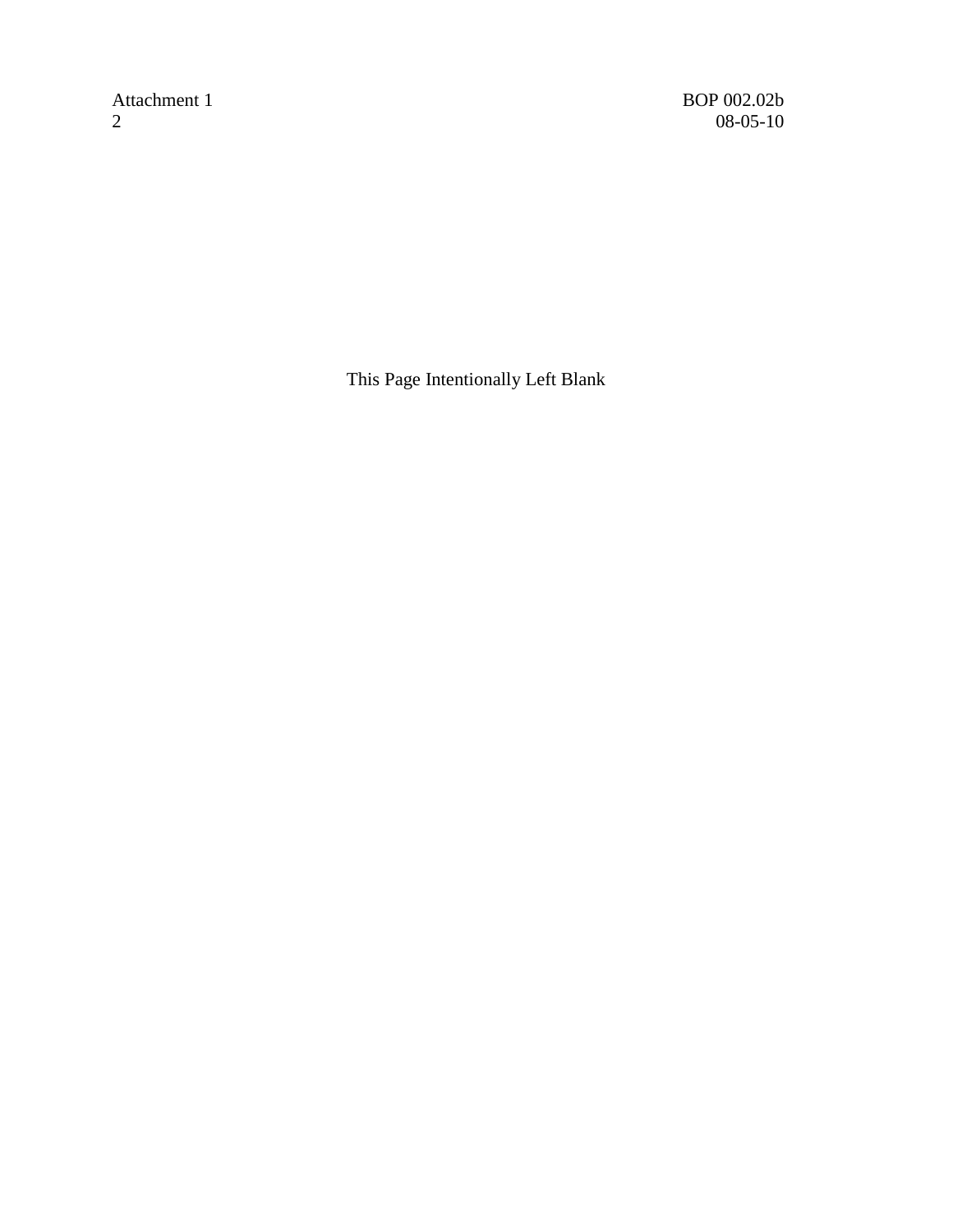# **ATTACHMENT 3 Student Loan Repayment Request Checklist Annual Recertification**

| 2. |                                                                                                                                                                               |           |                      |
|----|-------------------------------------------------------------------------------------------------------------------------------------------------------------------------------|-----------|----------------------|
| 3. | Career Path-Series-Pay Band (Salary)/Pay Plan-Series-Grade/Step (Salary): _________________________                                                                           |           |                      |
| 4. | Gross annual amount of student loan repayment benefits:                                                                                                                       |           |                      |
|    |                                                                                                                                                                               |           |                      |
| 5. | Duration of student loan repayment benefits remaining:                                                                                                                        |           |                      |
| 6. | Are funds available to ensure payment of the total amount<br>specified in #4 for the next year?<br>$\Box$ No                                                                  |           | $\Box$ Yes           |
| 7. | Has/have the loan balance(s) been verified?                                                                                                                                   |           | $\Box$ Yes $\Box$ No |
| 8. | Is the loan balance (or sum of loan balances) equal to or greater than the<br>gross annual amount of student loan repayment benefits specified in #4?                         |           | $\Box$ Yes $\Box$ No |
|    | 9. Has/have the status of the loan(s) been verified (i.e., in good standing,<br>in arrears, etc.)?                                                                            |           | $\Box$ Yes $\Box$ No |
|    | 10. Has the employee maintained at least a fully successful, pass, or<br>equivalent performance rating?                                                                       |           | $\Box$ Yes $\Box$ No |
|    | 11. Has the employee maintained the appropriate security clearance?                                                                                                           |           | $\Box$ Yes $\Box$ No |
|    | 12. If the amount or percentage of student loan repayment benefits is less than<br>the previous one, does the written determination address the reason for<br>the difference? |           | $\Box$ Yes $\Box$ No |
|    | Human Resources Consultant (Print)                                                                                                                                            | Signature | Date                 |

\_\_\_\_\_\_\_\_\_\_\_\_\_\_\_\_\_\_\_\_\_\_\_\_\_\_\_\_\_\_\_\_\_\_\_\_\_\_\_\_\_\_\_\_\_\_\_\_\_\_\_\_\_\_\_\_\_\_\_\_\_\_\_\_\_\_\_\_\_\_\_\_\_\_\_\_\_\_\_\_\_\_

## **Concurrence:**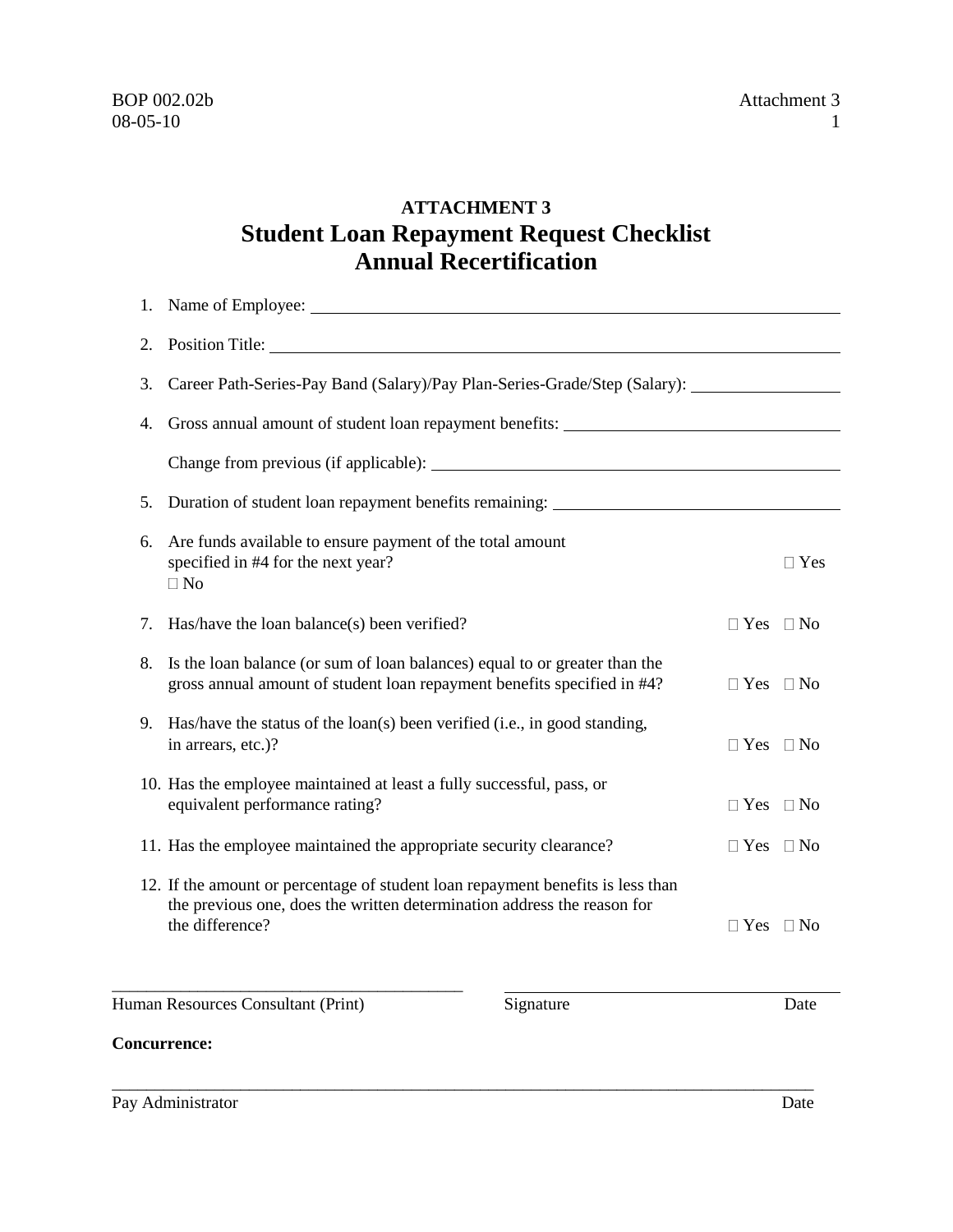This Page Intentionally Left Blank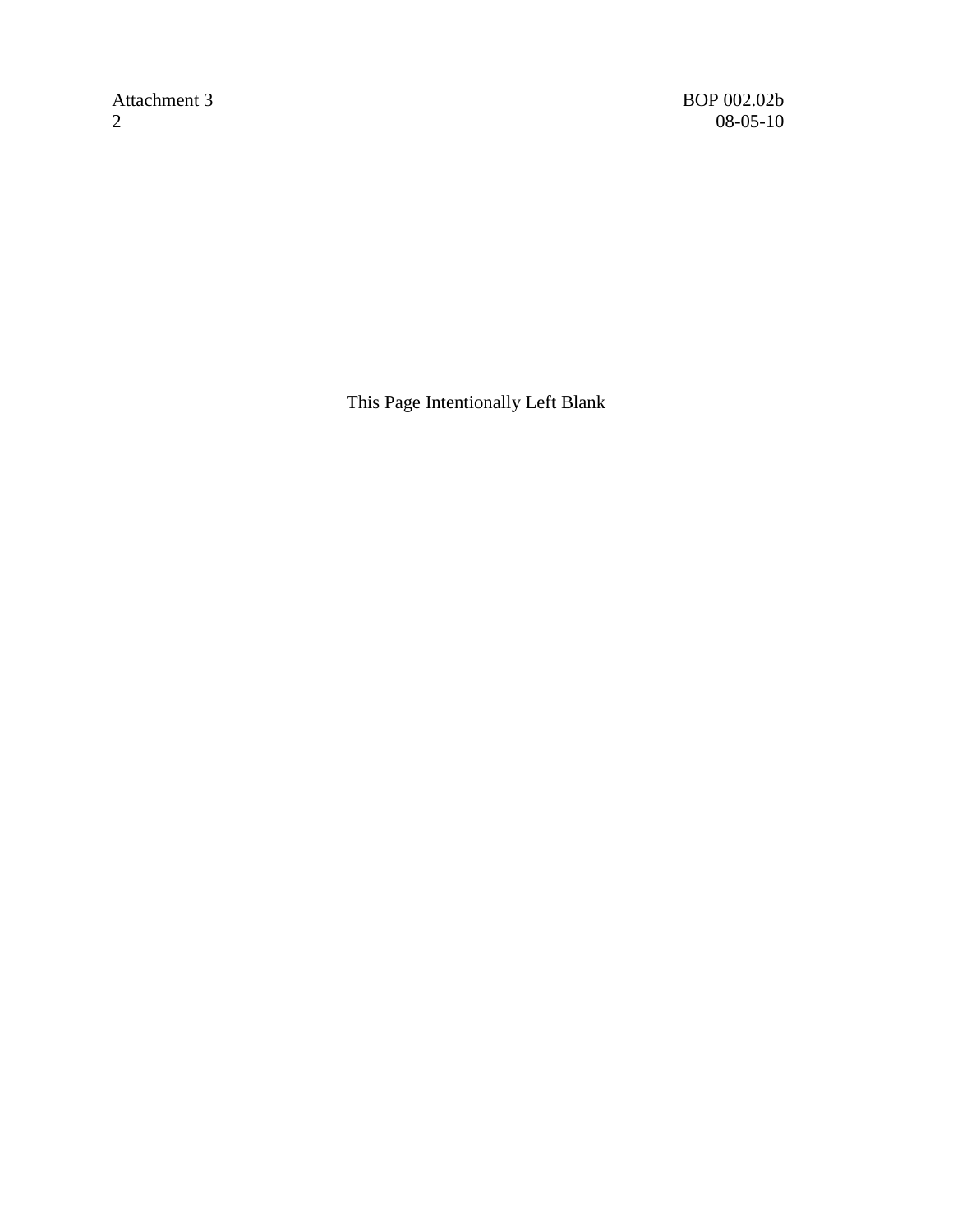# **ATTACHMENT 4 NNSA Student Loan Repayment Program Service Agreement**

#### **1. Introduction**

This Student Loan Repayment Program Service Agreement is an employment agreement between the National Nuclear Security Administration (hereinafter referred to as "NNSA"), a separately organized agency within the Department of Energy (hereinafter referred to as "DOE"), and (employee's name) (hereinafter referred to as "you" or "your") for the purpose of specifying conditions under which you agree to work as a Federal employee at NNSA in return for NNSA repaying part or all of your outstanding student loan(s) through loan payments to the lender(s). This agreement will continue in effect until the terms and conditions have been satisfied, or funding is no longer available.

#### **2. Period of Service**

You are required to serve three (3) years of Federal service beginning \_\_\_\_\_\_\_, the first day of your entrance on duty, and ending (date). Periods of leave without pay, or other periods during which you are not in a pay status, do not count toward completion of the required service period (i.e., the ending date will be automatically extended by the total amount of time spent in a non-pay status). Absence due to duty in a uniformed service, or compensable injury, is considered creditable toward the required service period upon your restoration to duty or reemployment.

#### **3. Loan Payments and Limitations on Repayment Amounts**

- a. The amount of the applicable outstanding student loan balance(s) as of (date) is  $\frac{1}{2}$  (amount). The amount of student loan payments that NNSA will make on your behalf under this service agreement is \$ (maximum \$10,000) per calendar year, and a total amount of \$ (maximum \$30,000) over three (3) years. Be aware that availability of payments is subject to annual review and recertification by the selecting official to ensure budget availability and incentive payment eligibility.
- b. Payments by NNSA under this service agreement do not exempt you from your responsibility and/or liability for any loan(s) for which you are obligated, as NNSA is not obligated to the lender/note holder for its commitment to you. You are still responsible for the entire loan balance(s), including any amount not paid by NNSA, and any late fees associated with the timing of the NNSA loan payments. Further, you will also be responsible for any tax obligations resulting from the loan payment benefits made pursuant to this agreement.
- c. Loan payments by NNSA hereunder will be made through the payroll disbursement process directly to the lender/note holder. The loan payments made on your behalf are treated as wages that are subject to Federal and State taxation. The amount of the loan payments to each lender may be reduced by mandatory and voluntary deductions, including tax levies and garnishments.
- d. Please check your preferred mode of NNSA's payment (only check one block):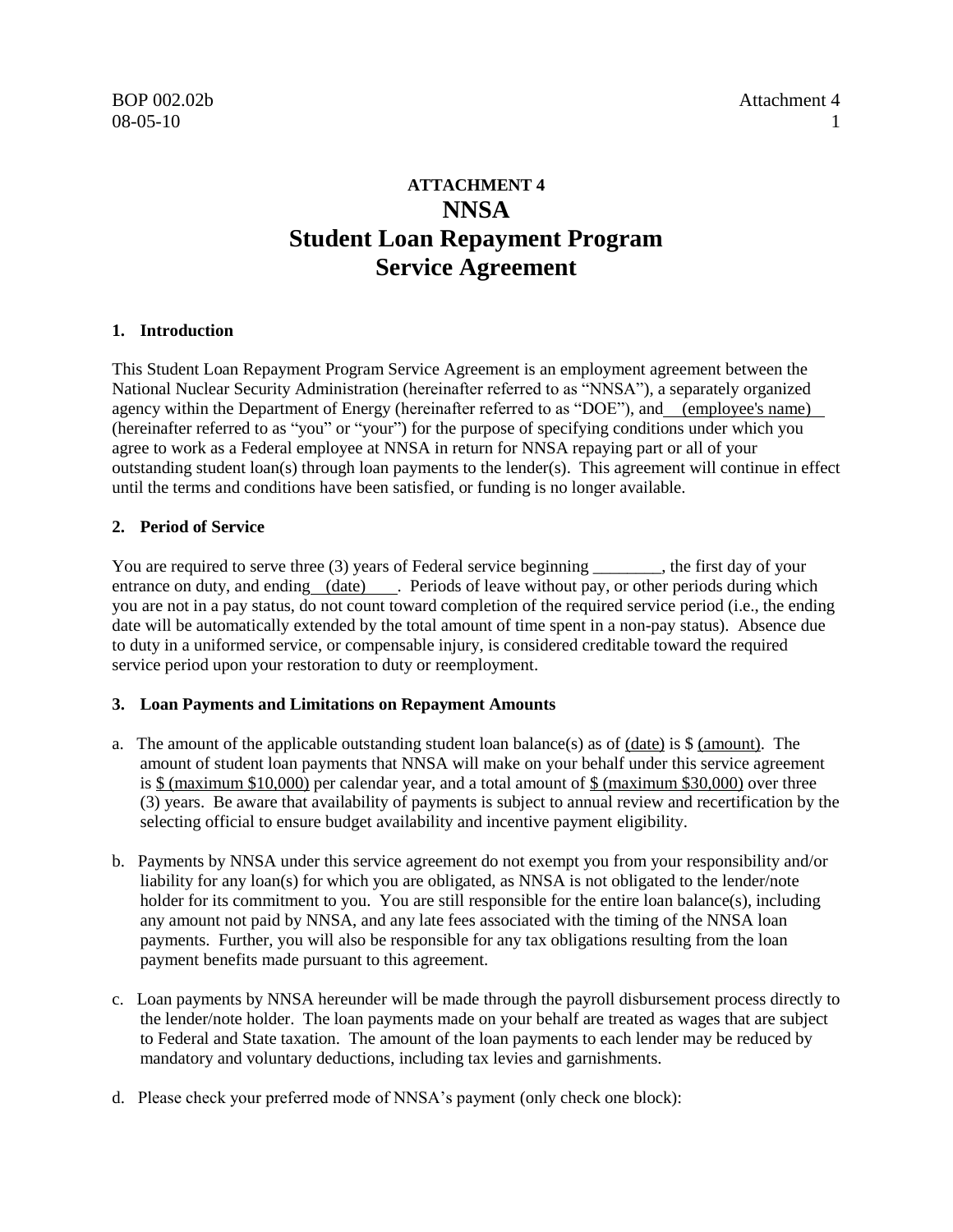Attachment 4 BOP 002.02b

1) a lump sum annual payment of  $\frac{1}{2}$  (gross amount), paid annually, for \_\_\_\_ years (taxes related to each payment will be deducted from that amount and a net payment made).

 $(2)$  bi-weekly gross payments of  $\frac{1}{2}$  (gross amount), paid over \_\_\_\_ years (gross amount of the bi-weekly loan payments will be added to your gross salary amount to increase your total salary for that pay period and taxes related to the increased amount will be deducted).

#### **4. Terms and Conditions**

- a. During the term of this agreement, you agree that NNSA is authorized to verify the status of each loan, including any obligation that you have, and to discuss the terms and amount of the outstanding obligation(s) with each lender/note holder. You agree to provide NNSA with information about each loan, such as the lender/note holder's name, address, phone number, bank routing number, etc.; your identifying information, including social security number; and your payment obligation (i.e., the amount due and the time period that the loan is to be paid). You hereby represent that the payment of benefits, which are the subject of this service agreement, will apply only to your student loan indebtedness outstanding as of the date that this service agreement is executed by you and NNSA.
- b. Should NNSA's payments hereunder cover only a part of your repayment obligation(s) under the subject student loan(s), and should you be in arrears or default on your own loan repayment obligation(s), then NNSA will determine the appropriate course of action at that time. NNSA will consider such remedies as paying the amount in arrears or default, extending the period of service, renegotiating the terms of the loan repayment schedule, or terminating future NNSA payments. Should payments be terminated, your remaining service commitment must be fulfilled, or you will be obligated to reimburse NNSA through appropriate DOE debt-collection procedures for the full amount of the loan payments that NNSA has paid on your behalf pursuant to this agreement.
- c. You are required to maintain at least a Fully Meets Expectation, or equivalent, performance rating, and, as applicable, maintain your security clearance for the duration of this service agreement. If your performance rating falls below satisfactory, or if your security clearance is revoked, loan payments not yet made to the lender will be suspended until your performance improves to an acceptable level, or until your security clearance is restored. Should payments be suspended under these circumstances, your remaining service commitment must be completed to avoid a repayment obligation for the student loan repayments that NNSA has already paid to the lender. If you are separated involuntarily anytime prior to the ending date of this service agreement due to performance, misconduct, delinquency, or failure to maintain your security clearance, this agreement is considered breached; student loan payments not yet disbursed will be suspended, and you will be obligated to reimburse NNSA for the student loan repayments already disbursed to the lender.
- d. If you fail to complete the period of service hereunder because you voluntarily separate from Federal service, further loan payments will terminate immediately, and you will be obligated to reimburse NNSA for the full amount of the loan repayments that NNSA has already paid to the lender on your behalf under this agreement.
- e. If you fail to complete the period of service hereunder because you voluntarily separate from NNSA to accept employment in another DOE organizational element, or in another Federal agency, further loan payments will terminate immediately. You will not, however, be held liable to reimburse NNSA for student loan repayments already made to the lender.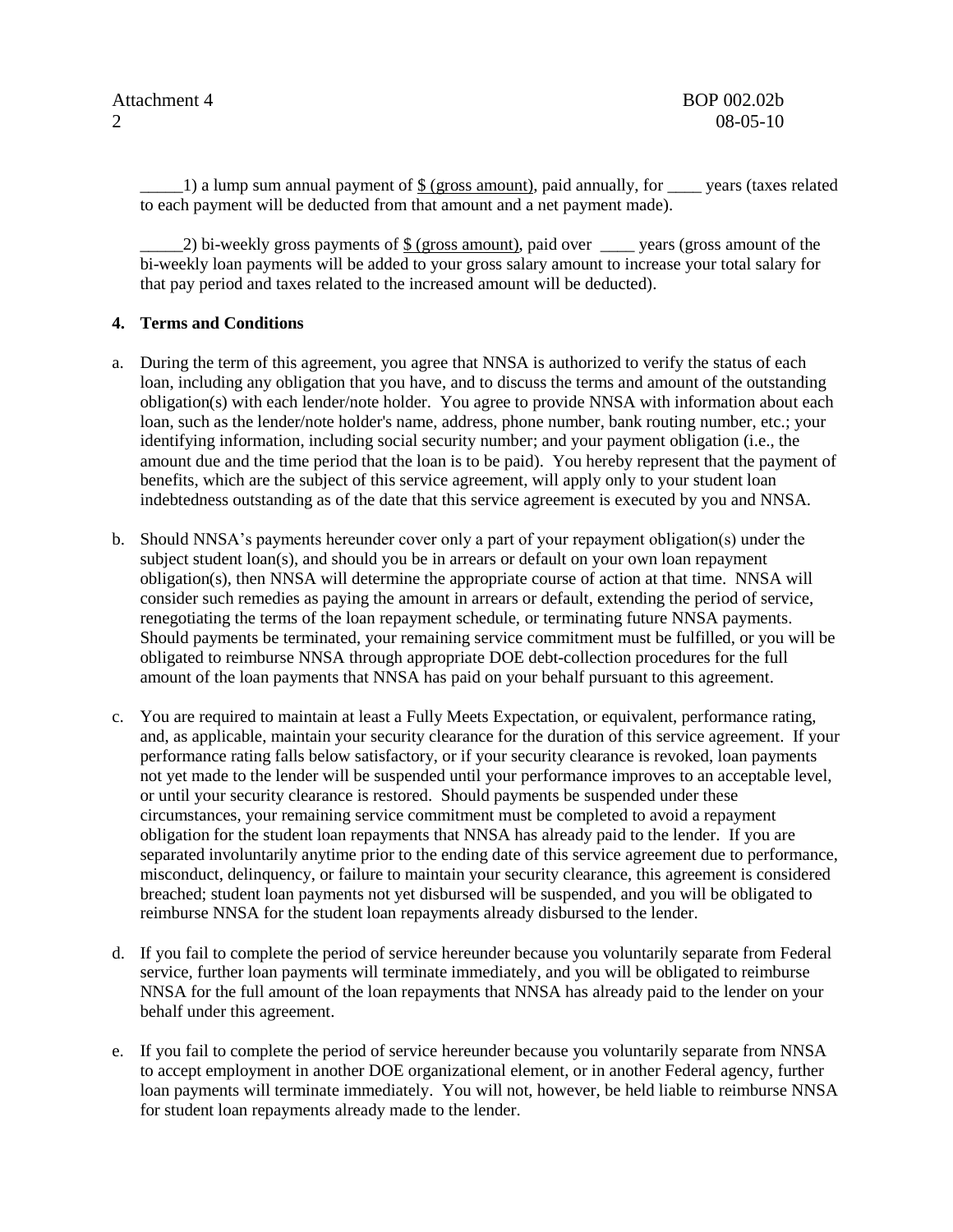### BOP 002.02b Attachment 4 08-05-10 3

- f. If you are separated involuntarily for reasons other than misconduct, delinquency, or performance (e.g., due to reduction in force (RIF), or for medical reasons), you will not be considered indebted to NNSA, or to the U.S. Government.
- g. Should you be reassigned to another NNSA position within the same commuting area at management's direction, or as a result of a RIF displacement action, or through the exercise of a career transition assistance plan (CTAP) placement, the existing service agreement will continue in force, and you will continue to have your student loan repayments made by NNSA, provided NNSA has adequate funds in the pay pool to support continuation of loan repayments. Similarly, if you are reassigned to another NNSA position in another geographic location at the direction of management, you will continue to have your loan repayments made by NNSA, the original service agreement remaining in force.
- h. Should you be reassigned or promoted to a non-NNSA position, or accept a lower-graded position, within DOE through voluntary selection, management's direction, or through CTAP or RIF, or be selected for appointment by transfer to another Federal agency, prior to the completion of your service commitment under this agreement, you will not be required to reimburse NNSA for student loan repayments already made to the lender.
- i. Should you change NNSA positions, through promotion, reassignment or reduction in grade, you will continue to receive scheduled student loan repayment benefits, provided the new organization has adequate funds in its pay pool to support continuation of loan repayments.
- j. Should you enter a period of leave without pay (LWOP), at your discretion, you may request that NNSA suspend payments scheduled to the lender during that time. Exercising this option serves to minimize your debt to NNSA in the event that you are not later able to return to work.
- k. If you are determined to be indebted to NNSA, or to the U.S. Government, your supervisor on your behalf can draft a waiver request. Waivers are issued by the Director of the Office of Human Capital Management Programs, in due considerations of equity and good conscience, or when debt collection would be against the public interest.
- l. In the event that applicable laws or regulations change that would result in changes in the terms and conditions of this agreement, the parties hereto mutually agree that this agreement will be subject to them. If such a change reduces the length-of-service requirement, and should it be deemed appropriate, NNSA agrees to modify the period of service section of this agreement.
- m. Any changes or modifications to this agreement, other than those required by applicable laws or regulations, must be mutually agreed to in writing by the parties.
- n. NNSA reserves the right to terminate or reduce payments in the event that funding is no longer available, or due to some other unforeseen management contingency. Were NNSA to decide to terminate or reduce benefits payments under this agreement, you will be notified at least 90 days before such a decision takes effect.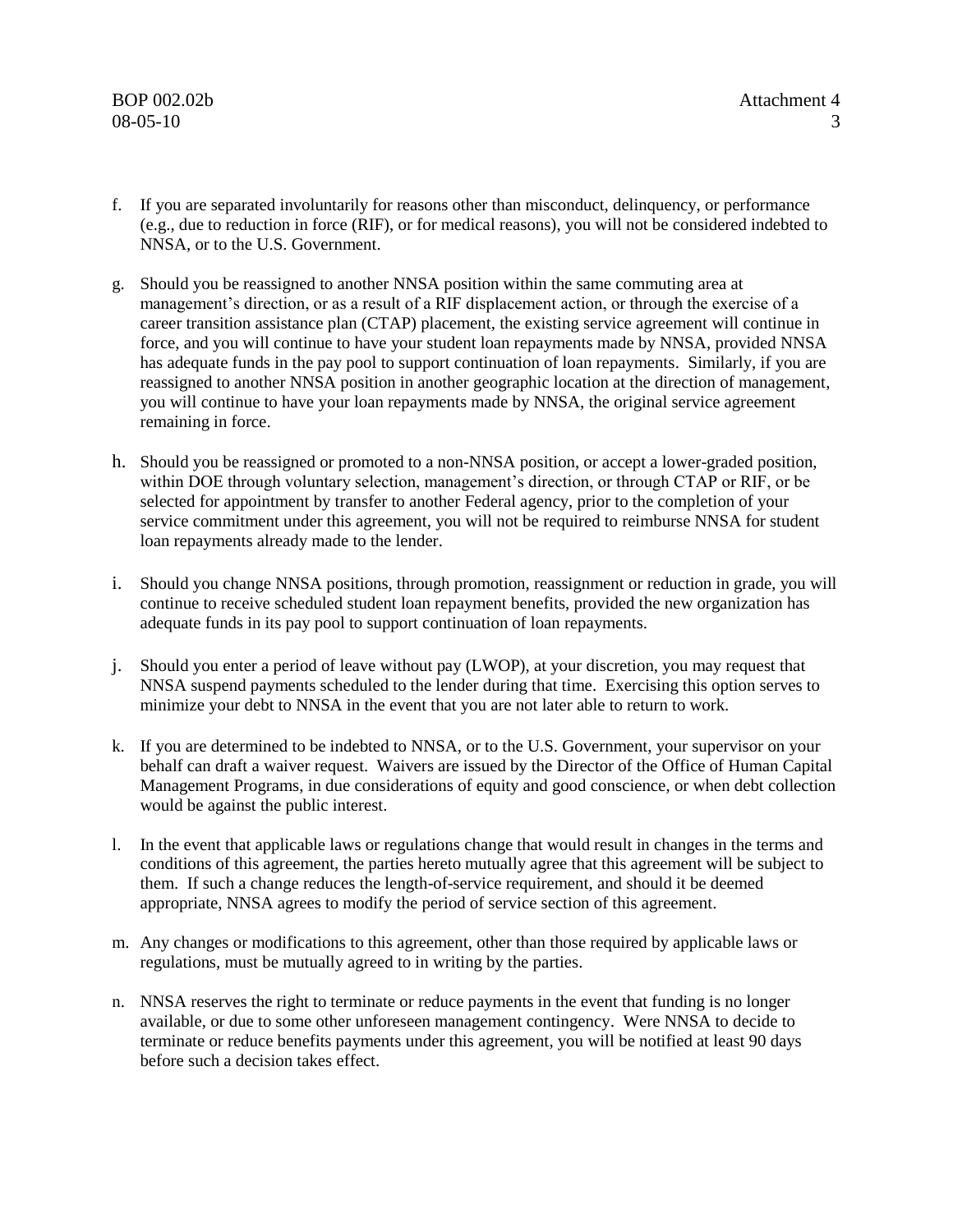# Attachment 4 BOP 002.02b

o. Upon mutual agreement between the employee and the original NNSA selecting official, planned future loan payments to the lender may be cancelled. This provision allows the employee to lessen the amount owed as reimbursement to NNSA should the employee choose to leave Federal service, or if any other condition is triggered that would necessitate reimbursement to NNSA of student loan repayments already made to the lender.

#### **5. Continuation of Annual Lump-Sum Student Loan Repayment Benefits Subsequent to Completing the Initial Three (3)-Year Service Obligation**

- a. After completing your initial three (3)-year service obligation, should student loan repayment benefits be continued on an annual basis through a lump-sum payment to the lender, you agree to remain in Federal service for one (1) year, beginning on the first day of the pay period in which that year's student loan repayment benefit is paid, regardless of amount. When multiple loans are being repaid and any one will be paid as an annual lump-sum net payment, you likewise agree to remain in the Federal service for one (1) year from the first day of the first pay period in which that year's student loan repayment benefit is paid, regardless of the amount.
- b. All of the terms and conditions specified in Section 4 above remain in effect, except the length of service obligation (i.e., one (1) year instead of the initial three (3)-year service obligation). Reimbursement to NNSA of the loan payments made on your behalf for failure to complete this one (1)-year service obligation will be limited to no more than the gross value of the annual lump-sum payment made to the lender under this extension.

### **6. Continuation of Bi-weekly Student Loan Repayment Benefits Subsequent to Completing the Initial Three (3)-Year Service Obligation**

- a. After completing your initial three (3)-year service obligation, if your student loan repayment benefits are continued on a bi-weekly basis, you are exempt from any obligation to remain in the Federal service for any period beyond the pay period in which benefits were paid to the lender on your behalf. This provision also applies if multiple loans are being repaid and all of them are being repaid on a biweekly basis.
- b. All of the terms and conditions specified in Section 4 above will remain in effect, except the length of service obligation.

## **7. Certifications**

I hereby certify that I have read and understand the terms and conditions of this agreement and have attached the necessary information on each loan for which NNSA will make payments. I understand that this agreement between myself and NNSA does not constitute a right or entitlement to Federal appointment and promotion, nor is it a guarantee of continued employment, and further, that this agreement does not in and of itself confer competitive status, or as applicable, a right to noncompetitive conversion to the competitive service.

\_\_\_\_\_\_\_\_\_\_\_\_\_\_\_\_\_\_\_\_\_\_\_\_\_\_\_\_\_\_\_ \_\_\_\_\_\_\_\_\_\_\_\_\_\_\_\_\_\_

Selected Applicant/Appointee Date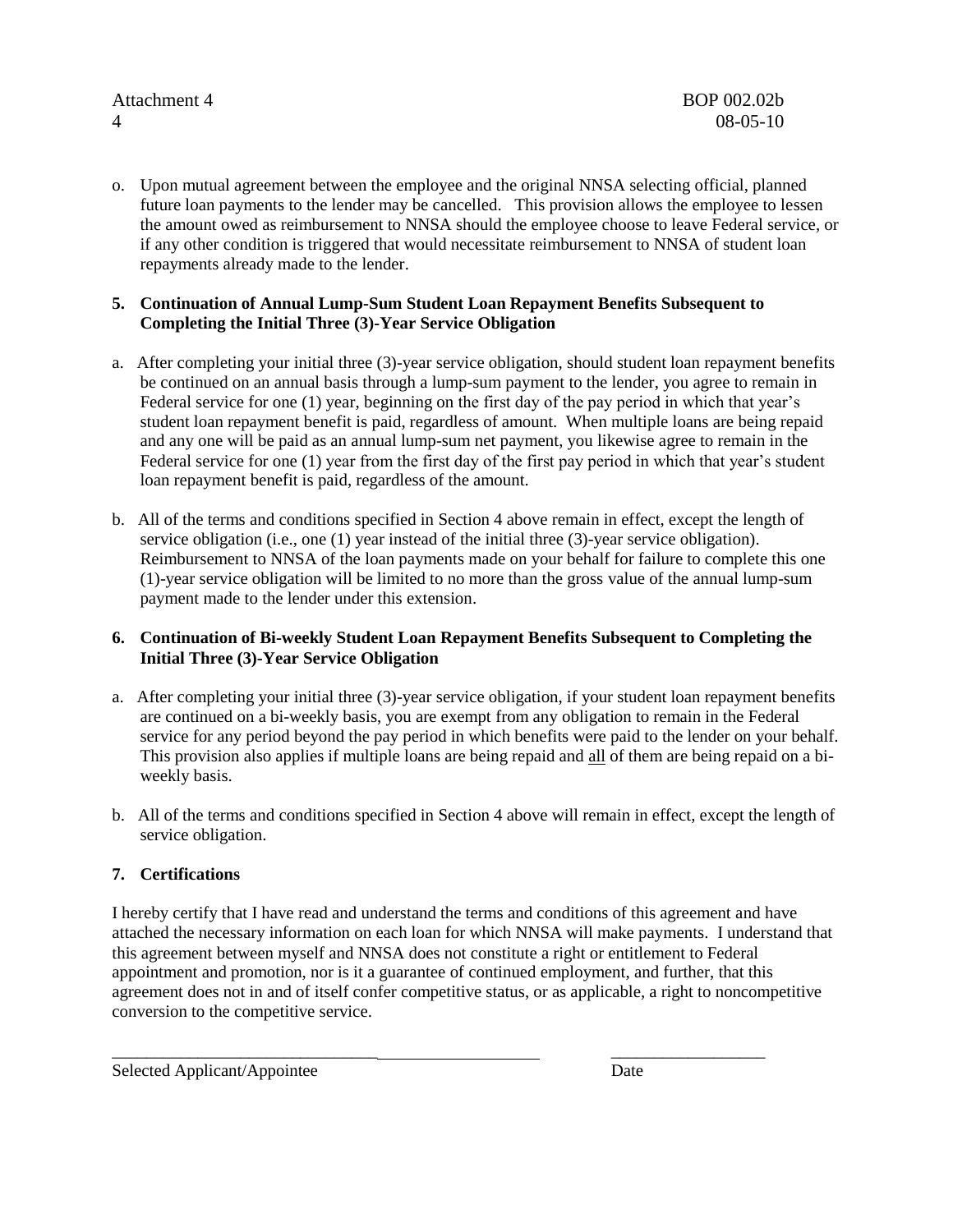Under the principles contained in 5 USC 5379 and 5 CFR Part 537, I hereby certify that:

- 1. In the absence of the loan repayment benefits contemplated in this agreement, NNSA would encounter difficulty in filling the position of (title of position) with a highly qualified candidate, and I have stated my detailed reasons for this conclusion in my written determination that is part of the official file pertaining to this matter.
- 2. In selecting the above-named candidate to receive loan repayment benefits, I have adhered to merit system principles and have taken into consideration the need to maintain a balanced workforce in which women and members of racial and ethnic minority groups are appropriately represented in Government service.
- 3. The source of funding for this agreement is the Recruitment Pay Pool for (NNSA organization code).

Requesting Official Date

Attachment(s): Information on each loan and lender/note holder

Distribution: Original - OPF Copies - Employee, DOE Payroll, Supervisor, Finance Staff, etc.